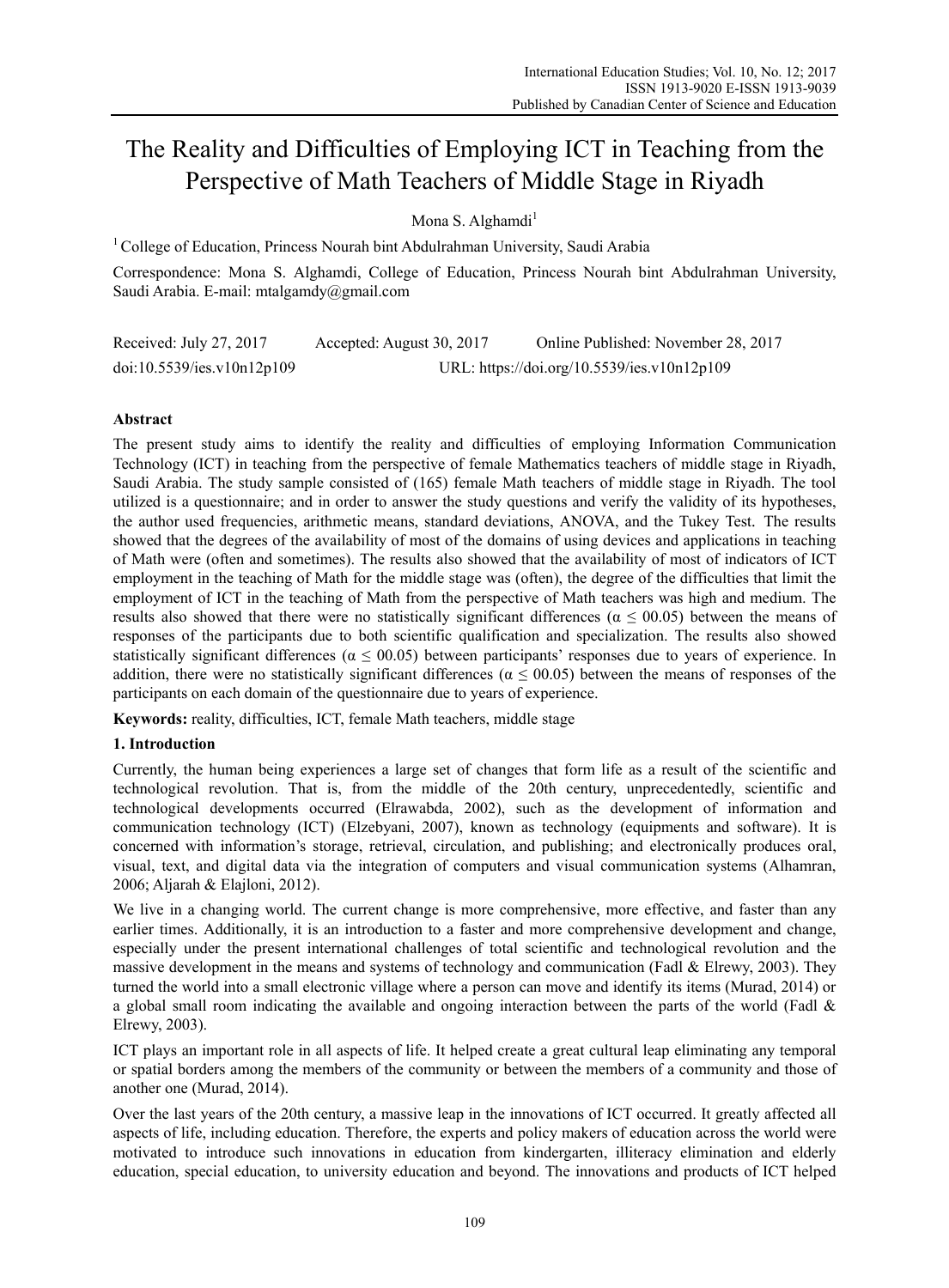create an interactive educational environment that is rich in the distinctive activities that magnificently support the educational process. They also shifted education to various virtual worlds to open different horizons around the learner, enabling him/her to increase knowledge and skills endlessly (Bakhiet & Alhasan, 2013).

From the beginning of the century, the world witnessed a massive cultural movement that covered all aspects and fields of life. That is, everyday new inputs that require new experience, intellect, and skills to be handled successfully appear. Such transformations are reflected in the educational system. Therefore, performing the multiple functions required of education depends on the competence of those in charge of it. However, the scientific and technological progress takes part in facilitating education learning; providing and fostering economy; creating tools, equipment, and programs; introducing educational philosophies, theories, and attitudes, the quality and competence of education cannot be accomplished but with the competent teacher who can successfully and effectively play the assigned roles (Olimat, 2014).

Education lies in the heart of social systems in modern societies that were interested in and keen on benefiting from progress movements to meet their educational and developmental needs. According to Lal (cited in Elzebyani, 2007), "the information and technique became of the most important key needs of the educational process. In addition, Abudaly (cited in Elzebyani, 2007) argues that "the critical contemporary changes in ICT imposed completely new horizons on the educational process and required fast training to keep pace with the age and its changes".

ICT concept was broadened via three components, i.e. the computer, communication networks, and customer's electronics that are used to meet people's needs including TV, disk recorders, stereo and sound devices...etc. To conclude, information technology covers all developed technologies used to transform data, in its various forms, to the various forms of information exploited by users in all life aspects (Elsalamey, 2002).

It is noted that the speed progress in ICT and education technology shows an integration between the fields occurred that caused the emergence of new horizons represented by technological innovations that are directly related to the educational process, e.g. e-learning. This requires qualified teachers who are trained to handle and adopt in education and can perform new roles and functions that match its requirements (Olimat, 2014)

Modern technology provided means and tools that played a great role in developing the recent methods of education and learning. They also allowed improving them to create the effective educational atmosphere to draw the attention and motivate students to face their individual differences effectively. Due to the expansion of the technological innovation, the computer was invented representing a quality shift and a challenge to all former innovations and tools. Educational scientists also searched and experimented to identify the potential educational abilities in the multiple computer abilities. Clearly, the computer becomes the topic, tool, and means of education. It can also play the role of the teacher and discusses the students to help him/her acquire key life skills (Alqurashy, 2007).

That is, in the age of science and modern technology, the computer is a manifestation of progress. In addition, its language is the language of the age that represents the 4th key skill besides reading, writing, and arithmetics. Being ignorant of it is the feature of illiteracy in the near future (Alqurashy, 2007).

Hence, we cannot deny that we live in the world of technology because it quickly changes life. Now, it is impossible to ignore the dissemination of information technology in education as it is a valuable source to educators (Ayas, 2006). Therefore, governments largely invested this area (Albaqaly, 2011; Bebell, Russell, & O'Dwyer, 2004).

With the technological explosion outside schools, it cannot be expected that schools can be the center of pioneering in helping students master it (Casey, 2008). However, studies revealed that this step has a very limited role in improving the educational outcomes of most students because of the lack of employing such equipment and programs in a way that enable accomplishing the desired educational objectives (Cuban, Kirkpatrick, & Peck ,2001 cited in Albaqaly, 2011).

Undoubtedly, employing ICT in teaching is the focus of all fields including Math that has a special importance to be at the heart of interest of many countries, especially the advanced ones as they seek the development of teaching methods because of their effective role in the development and progress of communities and being a prerequisite of scientific competition and progress. Therefore, teaching Math should motivate learners' thinking and help them discover and grasp information to play an effective role in the teaching and learning of Math. Accordingly, it is the responsibility of Math teachers to promote its level of teaching and accomplish the desired results. This requires doubling their efforts and exploiting their capabilities and abilities. They cannot do this without the development and diversity of teaching methods (Elzahrany, 2005).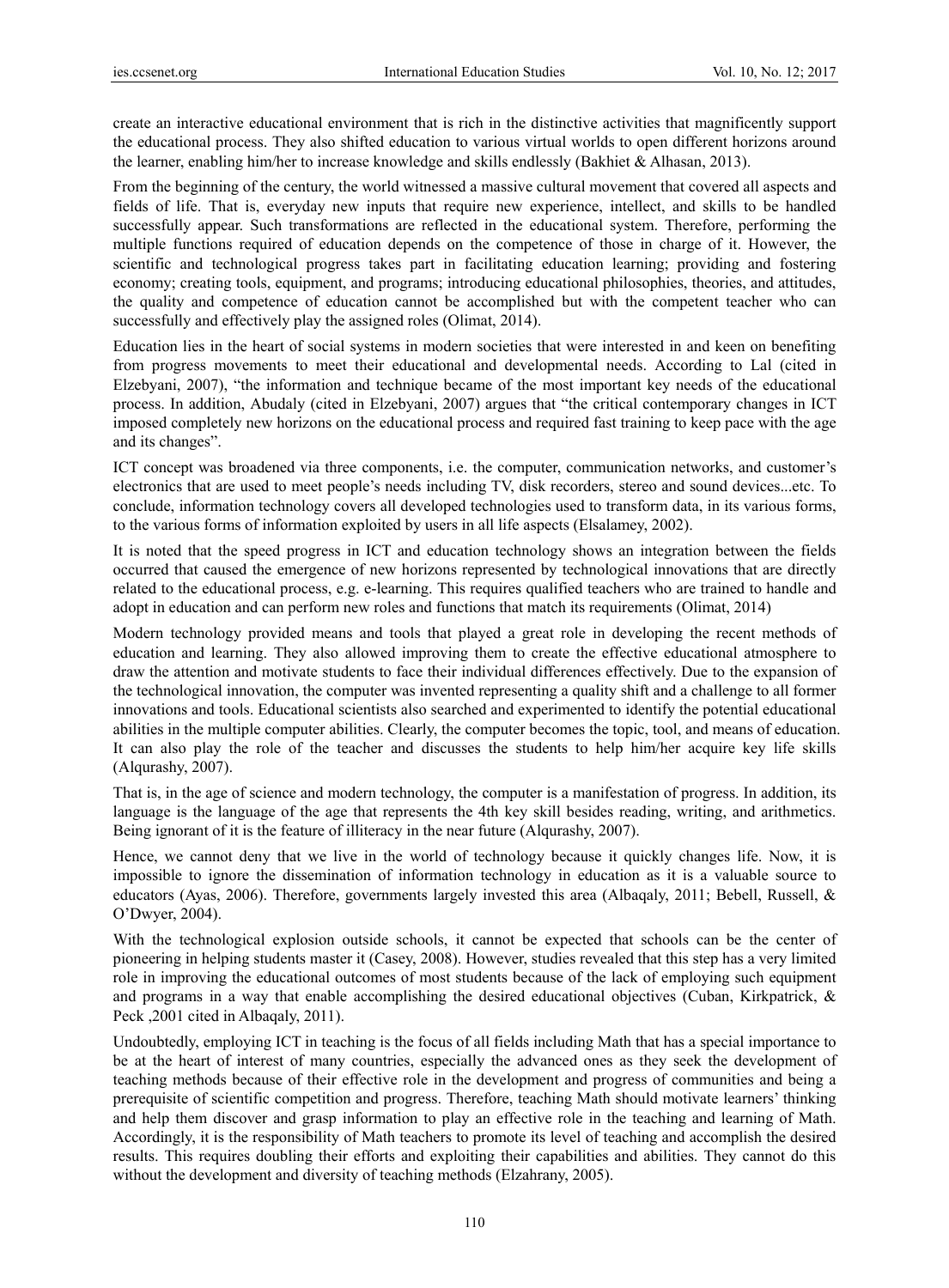Many international organizations, e.g. the National Council of Accreditation for Teacher Education (NCATE) and the International Society for Technology in Education (ISTE) set standards related to educational technology and their performance indicators to teachers that should be adopted in their preparation programs (Olimat, 2014). They are facilitating and motivating students' learning and creativity, designing and developing learning and evaluation practices that keep up with the digital age, providing a model for work and education in the digital age, motivating and introducing citizenship and digital responsibility sample, and contribution to development and professional progress (Arab Bureau of Education for the Gulf States, n.d.).

It is worth mentioning that the role of ICT was introduced to the educational process from the mid20th century. They help teachers plan and prepare lessons to be offered to students in an attractive and effective way (Leach cited in Jamiu, 2016). They also help students pursue effective learning(Sutton cited in (Elnaeby, 2010).

With the increased interest in avoiding the stereotypes of teaching in the classroom, it is noted that ICT began to play an effective role in reorganizing the classroom educational situation concerning the planning, designing, and implementing classroom activities, classroom interaction, guidance, advising, evaluation, and assessment through the communications, information, and methods of display in the various stages; they are an important source of knowledge (Forsyth, 1998; wan, 2000; Kelch & Karr-Kidwell, 2000 cited in A. Elomary & K. Elomary, 2008). This changes the role of teacher in the administration of the classroom educational situation, imposing the development of the various skills and abilities (A. Elomary & K. Elomary, 2008).

According to the head of educational technology office in USA (2001), the modern educational studies and research aimed at the positive impact of employing the technologies in general to achieve the objectives of education (Ismael, 2003).

In 1996, the American Minister of Education announced the first national plan of educational technology that aim to qualify the American students to face the 21st century. It covered an effective usage of technology in schools for a better educational preparation to respond to the requirements of the labor market. In 1999, there was a critical revision of this national plan. Statistics indicated that the American government implemented it. In 2000, USA spent about (2.2) billion dollars on e-trainings. In 2007, It reached 11.4 billion dollars. It is worth noting that 60% of this amount of money is dedicated for e-learning (Salem cited in Elzebyani, 2007).

Because Saudi Arabia believes in the importance of information and the role it plays in community development, it supported the attitude of governmental bodies to have the systems of information and training with big budgets. In its concurrent developmental plans, covered items that require the use of computers in the governmental bodies and training on them to upgrade their competence and develop the national human resources to bridge the gabs of the requirements of these plans (Elhemealy, 2005).

Despite the global and local interest in using ICT in teaching Math and its positive role in the improvement of students' achievement, international studies, e.g. TIMSS-2015, reported the low level of Saudi students in Math due to the traditional teaching methods adopted by the teacher. Therefore, the problem of the current study was defined in identifying the reality and difficulties of employing ICT in teaching Math from the perspective of female teachers.

## **2. Theoretical Framework**

# *2.1 Stages of ICT:*

Shetat (cited in Elomary & Anaqra, 2011) reported (4) stages of ICT regarding its effect on e-learning. The first stage (before 1983) was referred to as the age of traditional teacher when education was traditional before the spread of computers although some people had them and they were limited to DOS software and using magnetic discs. The communication between the teacher and student was happening in the classroom according to a certain schedule. The second one from 1984 to 1993) was known as the age of video disc and multimedia. It was characterized with interface operating systems, e.g. Windows and Mac and CDs were used as key tools of education development. The third stage (from1993 to 2000) began with the emergence of the Internet and Intranet, e-mail for discussion and video conference, and e-programs to display video moves. Multimedia witnessed a massive development besides the emergence of learning management systems (LMS). The fourth one (from 2001) represented the second generation of the World Wide Web when web design was more advanced with stronger features regarding speed and the condense of content. In addition, learning content and management systems (LCMS), VLE, and wireless connectivity were introduced.

## *2.2 Approaches of Employing and Using ICT by the Educational Institutions*

Daniel (2002) reports four approaches followed by the educational institutions in employing and using ICT, as follows: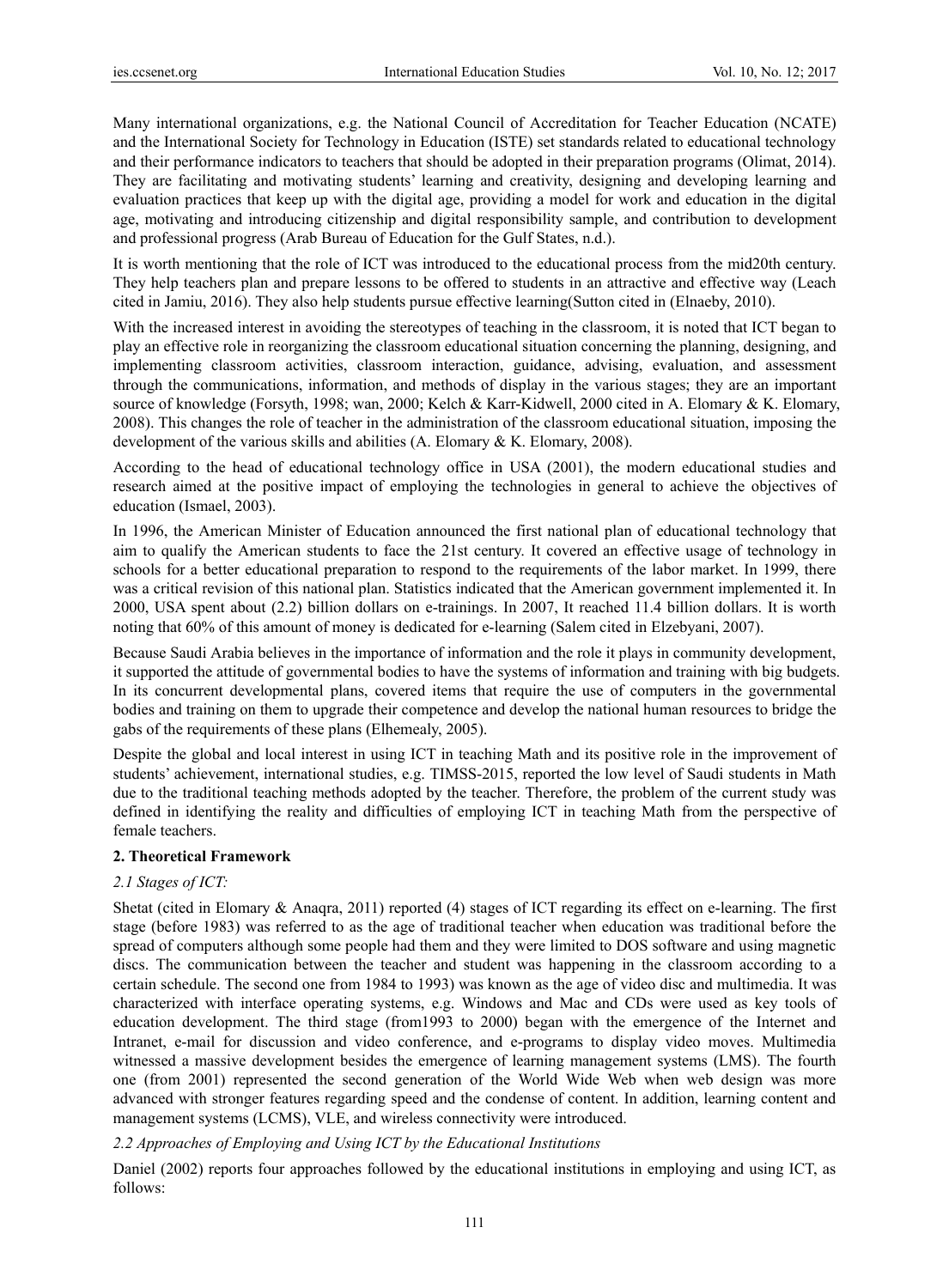- 1) Emerging approach is demonstrated by schools at the beginning stages of ICT development by having computer devices and software via purchase or donation. At that time, teachers explore the potentials and consequences of using ICT for school management and adding ICT to the activities of the curriculum.
- 2) The applying approach is demonstrated when teachers and administrators use ICT for assignments implemented in school management and the curriculum. In this stage, schools increase the use of ICT in various subjects with specific tools and software.
- 3) The infusing approach involves the integration or embedding ICT across the curriculum. Schools employ a set of computer-based technologies in laboratories, classrooms, and administrative offices. Teachers investigate new ways of dealing with ICT to develop their professional roles and increase their practical and professional experience.
- 4) The transforming approach takes place when schools that use ICT reorganize and renew schools in creative ways. Thus, ICT becomes a part of the daily production activity and professional practice. The focus of the curriculum is learner-centred and the subjects are integrated in the real-world and its applications. ICT is taught as a separate project in the vocational preparation of the teacher.

## *2.3 Applications of ICT in the Educational Field*

Jacobson (cited in Alqurashy, 2007) reported various forms of technology that could be employed in education. Teachers argued that they are completely aware that using technology helps educate students. After conducting some studies to monitor the reality of using technology, he reported that using ICT is increasingly used in schools. Thus, he concluded that:

- Technology is less employed in humanities than physics and math.
- Using e-mail in the search and communication helps save students' time.
- Most students spend more time in learning the computer than that of learning its content.
- Most university instructors do not like to allocate the adequate time of using technology in the classroom.
- There are various computer applications in education.

## *2.4 Hypotheses Related to the Learning Model Using ICT Tools*

Rakes (1996) and Dibs (1983) (cited in Hamdy, 1998) reported a set of hypotheses related to the technological model of learning. They, as reported by Alhamran (2006), undoubtedly apply to the learning model that uses ICT tools. They are:

- 1) Knowledge is not the truth. It is implied in their appropriateness to the student and his/her needs. Thus, s/he can organize information on his/her own using skills and experience.
- 2) The student is the focus of the practical educational process. His/her needs is the basis of education and collecting information.
- 3) Allowing the student to select and apply the skills to help search and face problems. Students are an active and research group.
- 4) Students acquire the truth of information availability in various forms, including books, periodicals, movies, slides, software...etc.
- 5) Learners conclude knowledge on their own. This model focuses on the mechanism of acquiring knowledge.
- 6) The student is evaluated according to the acquired knowledge and observing progress in the set objectives.

*2.5 Importance and Advantages of Using a Tool of ICT (The Computer) In Education*

Najy (2001) argued that the experience of many countries showed that using the computer in education helps a lot by:

- 1) Achieving positive participation of the learner and developing his sense and ability to make decisions and fostering the continuity and attitude towards the productive learning.
- 2) Teaching learners more vitality and interaction with the computer to consolidate research, creativity, taking care of the gifted capabilities and readiness, and motivating low-achievers to avoid their weakness.
- 3) Promoting the type of the educational process by training learners to think and reflect while learning and motivate them to discover, induct, and conclude to sharpen their skills, knowledge, and experience.
- 4) Condense learners' information and motivate them to retrieve it via controlling the educational situation on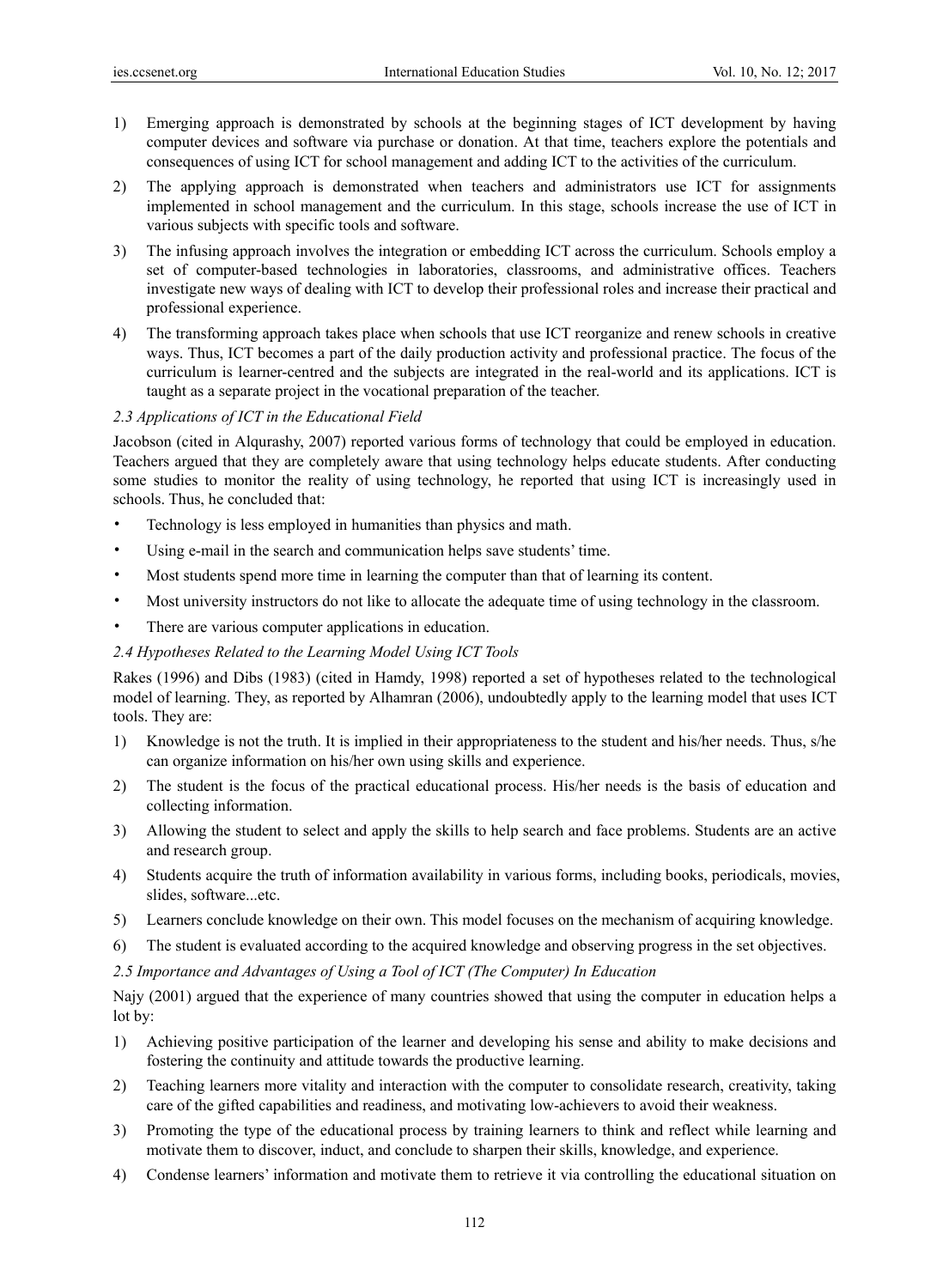the computer.

- 5) Fostering learning motivation among learners to enable them to visualize the results of their learning and progress towards the learning objectives instantly and positively as mistakes are corrected according to understanding and comprehension.
- 6) The ability of the computer to display experiments, simulation programs, and purposeful games as a tool of investigation and artistic creativity.
- 7) Consolidating the educational work by offering a tool to the learner to help induct new educational methods that use the scientific and technological innovations to improve the educational outcome.
- 8) The computer has various facilities to achieve the strategy of education proficiency. It benefits from the educational programs in the display, interaction, and revealing.
- 9) The computer is characterized, rather than the audio-visual devices, by displaying the alphabetical and digital information and drawings.
- 10) It interacts with the learner to enable him/her to respond and consolidate this response to pursue learning to unite education and evaluation and education and games.
- 11) International researches showed the effectiveness and role of the computer in improving education if added to the traditional education.
- 12) Fear, terror, and shyness are eradicated from the learner who overcomes individual differences.
- 13) Inserting the computer in the various programs of education saves the learner's staying at the level of the community by preparing the Arab human being with the ability to interact with this modern technology.
- 14) It provides instant feedback along with instant consolidation because positivism fosters learning and negativity corrects it.
- 15) It abbreviates the time of learning and education that corresponds the speed of self-learning.
- 16) It saves effort, money, and time by simulating real experience and exercises.
- *2.6 Models of Professional Development in ICT*

Watson (cited in Alhamran, 2006) discussed four models of professional development in ICT. They were:

- 1) In this model, the teacher of professional development is a teacher and a trainer who experienced the process. He is thought to come from an environment that is rich in experience and skills. Thus, he is more open to training.
- 2) In this model, the trainer explains and illustrates the methods. Then, he closely monitors teachers and provides assistance, if needed.
- 3) The trainer stops being the person who provides all answers in the room as the source of facts and information. Trainers produce experience themselves. In addition, each trainer experiences the activity and interacts with all capabilities to prove himself and his abilities.
- 4) This model depends on the attractiveness of the good resources of ICT to create the motivation and interest of the learners. The availability of a strong infrastructure should be assured along with all the human and material capabilities required to employ ICT.
- *2.7 The Stages Followed by the Teachers and Students to Achieve Trust by Using ICT*

Studies related to school learning and education across the world reports four stages to be followed by teachers and students to achieve trust using ICT (Daniel, 2002), as follows:

- 1) Discovering ICT tools; it involves discovering ICT tools along with their purposes and uses by teachers.
- 2) Learning how to use ICT tools; it covers learning how to use ICT tools and starting using them in the various fields.
- 3) Understanding how and when to use ICT tools; in this stage, there is a complete understanding of the mechanism of use and defining the appropriate and required conditions besides the adequate time to use each tool to accomplish the aspired objectives.
- 4) Specializing in the use of ICT tools; it covers specializing in the use of ICT tools such as what happens when a person in specialized in ICT science. The learner embarks on ICT as a specialized topic. It covers the skills and professional and specialized competences, not the general ones.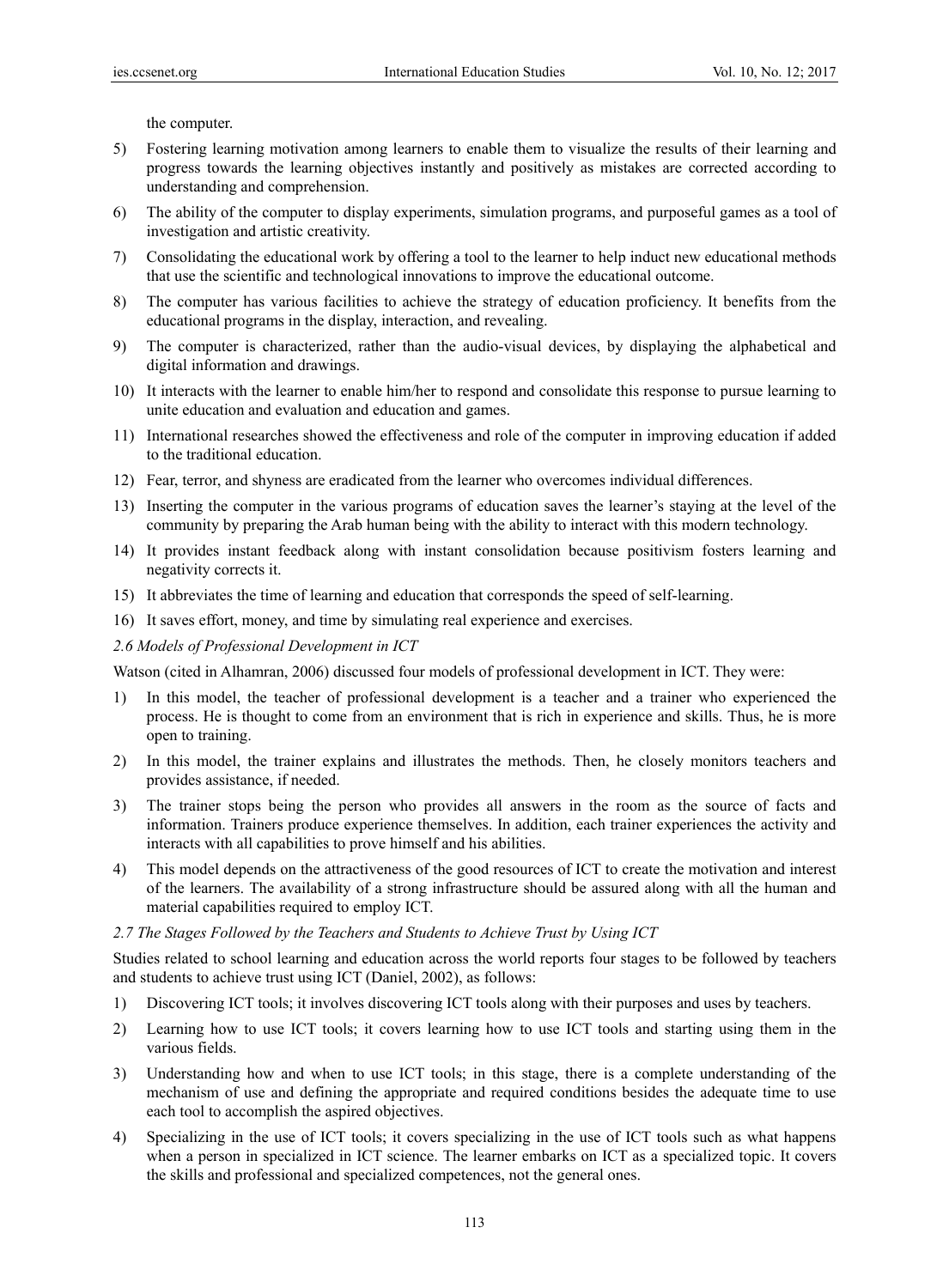## **3. Review of Literature**

Elzahrany (2005) investigated the reality of using the computer and Internet in teaching Math to the secondary stage regarding usage, obstacles and attitudes. The study applied a questionnaire to (158) teachers and (15) educational supervisors. It concluded that using the computer in office work related to teaching Math was generally medium. However, its use as an educational tool in all fields was largely small. Using the Internet and benefiting from its services in teaching Math was generally medium. Its obstacles were lack of training on using its services, lack of adequate time, low level of English, and weak network. Furthermore, there were no statistically significant differences between the two groups of teachers and supervisors towards all domains.

Khazaleh and Jawarneh (2006) explored the perceptions and perspectives of a group of in-service teachers to define the barriers to the effective integration of information technology in Jordanian schools. After giving interviews to (61) teachers in basic and secondary schools, data were analyzed. The study concluded that there were (6) categories of barriers: a severe shortage of computers and related equipment, lack of adequate teacher training programs, inadequate basic skills of students, insufficient time for teachers for the preparation of curricular integration, few access to the available computers in schools, and rarity of good locally produced instructional software.

Tella et al. (2007) investigated the use and implications of Nigerian secondary school teachers of ICT. The study was applied to 700 teachers from 25 purposefully selected private secondary schools in Ibadan, Nigeria; 430 males and 270 females, aged (25–45), with a mean age of 35 years. It concluded that ICT was generally accessed except e-mail and Internet because the schools were not connected. Technical support was inadequate and teachers were inexperienced. Furthermore, teachers perceived ICT as being easier and very useful in teaching and learning. To be continually used, it was recommended that teacher training and professional development oriented policies should support ICT-related teaching models that motivate the students and teachers to play active roles in teaching/learning activities. Elzebyani (2007) explored the reality of using contemporary technology in teaching Math to the middle stage from the perspective of teachers in Yanbu. The study applied a questionnaire to 62 Math teachers of the middle stage. It illustrated that modern technology was rarely available in the middle schools. In addition, its use was also very low. However, the difficulties perceived by teachers were high. There were no statistically significant differences in the population's responses that could be attributed to qualification, training, or years in service. Alqurashy (2007) investigated the reality of using the computer, World Wide Web and Internet in teaching Math to the first middle grade. The study applied a questionnaire to a sample of 159 Math teachers. It concluded that there were unavailable projectors, inappropriate place, rarity of training, and unavailable instruction materials in Arabic. There were statistically significant differences in using the Internet in Math teaching in favor of the private schools. Additionally, there were statistically significant differences in using the computer as an educational means that could be attributed to qualification and years of experience. Furthermore, there were statistically significant differences between the teachers in public and private education towards using the computer and the Internet in teaching favoring private education teachers.

Dakich, Vale, Thalathoti, and Cherednichenko (2008) introduced a paper that presented the findings of a survey that examined factors influencing teachers' ICT literacy. Dakich et al. (2008) surveyed the factors that influence teachers' ICT literacy. The study surveyed (350) teachers in the government primary schools in Australia utilizing a framework of ICT literacy to explore the factors that influence the development of the skills and knowledge of teachers. It concluded that the factors that influenced the development of ICT literacy included age, gender, teaching experience, and teachers' use of computers. Elomary and Elomary (2008) aimed to identify the reality and obstacles of using ICT in the classroom educational situation's skills in the first three grades from teachers' perspective. The study applied a questionnaire to a sample of 310 teachers; 136 males and 174 females. It illustrated that 31 out of 55 schools used ICT. While 26% of the teachers used the computer and the Internet in teaching planning, 21% used it for evaluation, and 15% used it for teaching implementation. They achieved low percentages in tests and classroom management of 5% and 2%, respectively and personal use achieved 21%. The most significant obstacles revealed were dissatisfaction of the principals of change and inappropriateness of classroom environment for applying ICT. Bate (2010) investigated the findings of a longitudinal study that examined the way 35 teachers employed ICT in their first three years of their teaching The study mixed approaches to help understand the role played by ICT in the evolving pedagogical practices. It concluded that the teachers under study articulated pedagogical beliefs to engage their students in active meaning making. In addition, they were competent in the use of a basic suite of ICT software. They did not use ICT in ways that matched their stated pedagogical beliefs. The study presented a framework to assure that teachers and school leaders need to make connections across pedagogical and technological domains. Tezci (2011) identified the perceptions of the Turkish primary school teachers of school culture regarding ICT integration in education and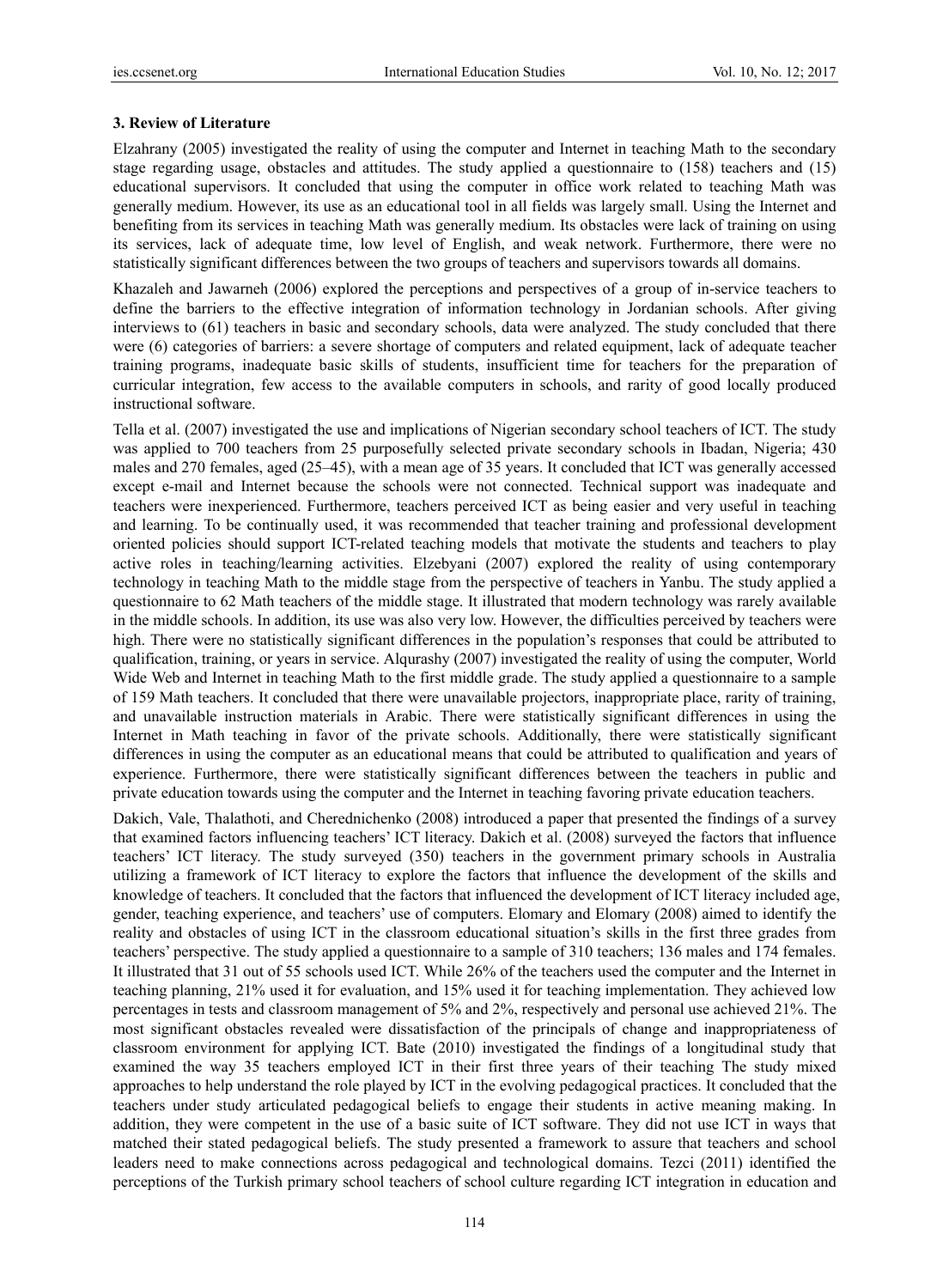the factors that might influence them. The study covered 1540 primary school teachers. It concluded that the teachers' perceptions in both motivational and technical aspects were not positive. These perceptions were affected by gender, ownership of a personal computer, Internet access, professional experience, and weekly computer use.

Albaqaly (2011) investigated the reality of using ICT in the classroom teaching in Bahrain. The study applied a questionnaire to 812 teachers of the various stages of the public stages; 334 males and 478 females. Results revealed that the mean of using ICT in planning and display was good, while it was medium in evaluation. They also revealed that gender had no statistically significant differences on the use of ICT in classroom teaching.

Buabeng-Andoh (2012) explored the global investment in ICT to improve teaching and learning in schools. The study reviewed personal, institutional, and technological factors to motivate teachers' use of computer technology in teaching and learning processes. It examined the obstacles of using including lack of ICT skills, lack of confidence, lack of pedagogical training, lack of suitable educational software, limited access to ICT, rigid structure of traditional education systems, restrictive curricula...etc. It concluded that defining how these obstacles affect individuals and institutions can help make decisions to tackle them.

Hismanoglu (2012) investigated the perceptions of EFL teachers in the distance higher education system towards ICT implementation in EFL teaching. The participants mainly expressed negative attitudes to ICT integration regarding the nature, level, and delivery of the training. Accordingly, they affirmed that they were competent enough to use ICT in the future subject teaching without the adequate knowledge of ICT. Results showed that training is critically required to enable teachers to become competent in and receptive to ICT. Narinasamy and Mamat (2013) discussed the need to incorporate ICT in moral education. The study adopted the qualitative approach using non-participant observation, semi-structured interviews and teachers' journals to identify their employment of ICT in teaching. It highlighted the lack of ICT utilization in teaching moral education indicating that their training was deemed vital to make teachers and school authorities aware that ICT is a a significant pedagogical tool in creating a positive learning environment.

Bakhiet and Alhasan (2013) investigated the reality of ICT in the schools of the gifted. The study applied a questionnaire to (56) teachers; (29) males and (27) females. It concluded that there were few ICT equipment and programs in the schools. In addition, there was no correlation between the degree of using and age, experience, and training courses in the field. There were also no statistically significant differences between teachers according to academic qualifications, specializations, and gender in ICT. However, there was a direct correlation between the availability and use of ICT. Alqahtany (2013) evaluated the reality of using technological innovations by Math teachers in teaching the developed curricula from the perspectives of teachers and supervisors. The study applied a questionnaire to (62) Math teachers and (13) educational supervisors. Results showed the shortage of Math teachers in supporting the educational environment in the class with technological innovations to motivate learners to positively interact. There was also a shortage in their adoption in planning, teaching implementation, and evaluating learners' performance. They were adopted in the self-development of Math teachers. Furthermore, there were statistically significant differences between the means of the groups' opinions that could be attributed to academic qualification and teaching experience. There were not statistically significant differences that could be attributed to the nature of the profession (teacher-supervisor).

Copriad (2014) examined teachers' motivation to employing ICT in their teaching and learning. The study also differentiated the influence of exsogenous and endogenous variables according to the academic fields (pure science and social science). It applied a survey to (874) high school teachers in Indonesia; (446) science teachers and (428) social science teachers. It illustrated that motivation was significant as a mediator between readiness with ICT application in teaching and learning science and social science. It recommended that the governments and Ministry of Educations should consider teachers' attitudes and motivations in applying ICT by providing them with sufficient infrastructure, equipments, facilities, and training to develop positive attitudes towards ICT in education.

Murad (2014) explored the knowledge, use, and obstacles of the basic ICT applications and software of a sample of teachers in Shoubak educational directorate. The study applied a questionnaire to a sample of (101) teachers; (42) males and (59) females. It showed that most of the sample appropriately practiced the various software and applications of ICT but their use for teaching purposes was low. The most significant obstacles of ICT were the unavailability of the required equipment and infrastructure; some of them were related to the weak training on using ICT in teaching. Olimat (2014) investigated the use of technological innovations by Science teachers in Mafraq governorate. The study applied an observation tool of 46 items that covered 6 domains to 108 teachers. It concluded that the use of technological innovations was medium. In addition, there were statistically significant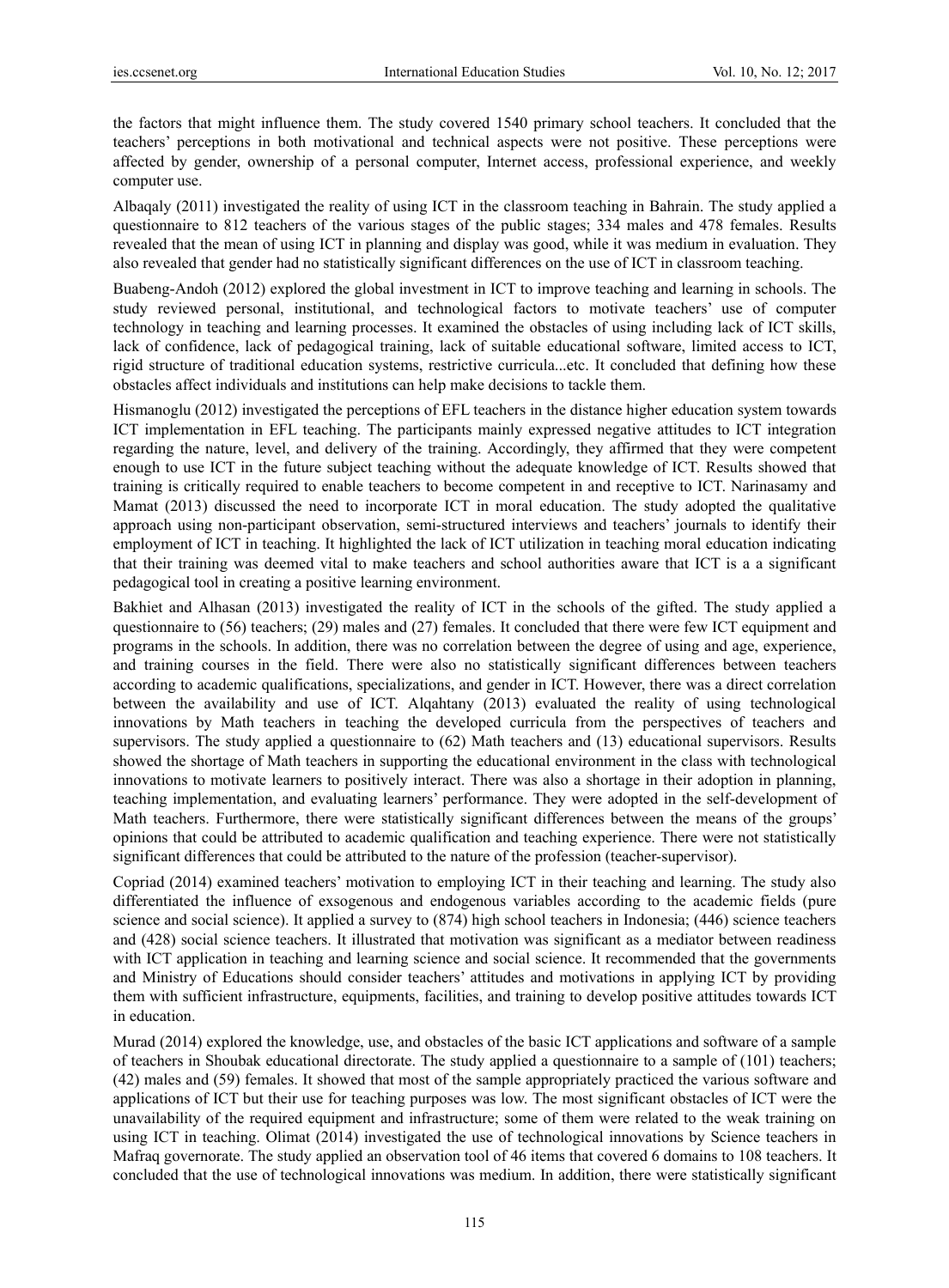differences in their use that could be attributed to experience in multimedia programs and (5-10) years of experience. There was also a statistically significant interaction between the teacher's experience and gender in projector device and multimedia programs. Gebremedhin and Fenta (2015) investigated teachers' perceptions, usage, and obstacles of ICT integration in the teaching-learning process. The study covered (72) teachers at Adwa College. It revealed that the teachers could not use hardware in teaching-learning process due to the shortage of resources. Thus, they did not integrate ICT in the course taught. Moreover, they had a strong positive perception to use ICT in teaching-learning process. There was also a significant relationship between their perception of ICT integration into teaching-learning process and the factors motivating ICT usage. However, they mainly reported that the lack of technical knowledge and shortage of resources hindered them. Therefore, the study recommended that the College should critically focus on integrating ICT in each course to make them interactive and easily understandable.

Alrajeh and Elzain (2015) investigated the reality of the digital technology in supporting the professional development of female Math teachers. The study applied a questionnaire to (294) female teachers. It illustrated that the benefit from the forums and websites of Math education, e.g. Yazeed educational forums and Math educational network, was high. They were followed by social media represented by Youtube and the programs of mathematical writing and text processing represented by processing the texts of writhing mathematical symbols. The digital technology that was ranked last in supporting the professional development of the female Math teacher was digital news media including the digital newspapers and journals. All the fields of benefiting from digital technology in Math teaching obtained a medium degree. Planning was ranked first. It was followed by female students' learning, teaching, cognitive development, evaluation, and content development, respectively. In addition, there were statistically significant differences between the means of benefiting from digital technology in Math education between secondary and primary schools' female teachers in favor of those of the secondary stage. There were no statistically significant differences between the means of benefiting from digital technology in Math education that could be attributed to years of experience.

Konca et al. (2016) determined the attitudes of preschool teachers towards using some technological tools and analyzed it in terms of different variables. The study applied a personal information form to (103) kindergarten teachers in Kırsehir and Malatya in the fall semester of 2014-2015. The participants showed a positive attitude towards using technological tools. Preschool teachers showed a more positive attitude towards using technological tools than the distance education graduate preschool teachers.

Bindu (2017) explored the awareness of and attitude towards using ICT in teaching by the Indian teachers in UAE according to their gender and age. A questionnaire and interview were employed to collect data from (57) teachers from (7) Indian curriculum schools. The study illustrated that teachers had a positive attitude towards using ICT regardless of their gender and age. However, their ICT awareness was medium and was affected by gender and age. Therefore, it recommended that ICT use for educational purposes should be given greater consideration than it currently receives.

## **4. Statement of the Problem and Questions of the Study**

Undoubtedly, there is a great challenge in using educational technology in the educational process. It was motivated by the changing role of the school and teacher in the age of technology. Thus, focus shifted to give the student the opportunity to participate in the educational process and to have self-reliance to identify the technological means and communication and how to use them in learning and education. In addition, thee was a focus on providing the student with the skills of self-search and obtaining the information using the computer and the Internet to work effectively to meet the requirements of the age (Naddaf, 2002). Math, as a significant key field, was affected by the community changes of all their aspects besides new scientific aspects that were related to using technological devices and programs and modern means (Alqahtany, 2013). Thus, the educational institutions should define the reality of employing ICT in teaching Math. In addition, the reality of its employment was also investigated to accomplish interaction between the educational process and teachers because the teacher is the core of the educational process due to the ability to plan, design, and ultimately use all the available features in favor of the educational process (Alqahtany, 2013).

Literature revealed that the local studies in the field are rare. Therefore, the current study was conducted to bridge a gap and to participate to develop the performance of Math female teachers in the field of employing ICT in Math teaching. Accordingly, the study attempts to answer the following major question "what are the reality and difficulties of employing ICT in teaching from the perspective of female Math teachers of middle stage in Riyadh?". It is, further, sub-divided into the following minor questions:

1) To what extent devices and applications are used in teaching Math from the perspective of female Math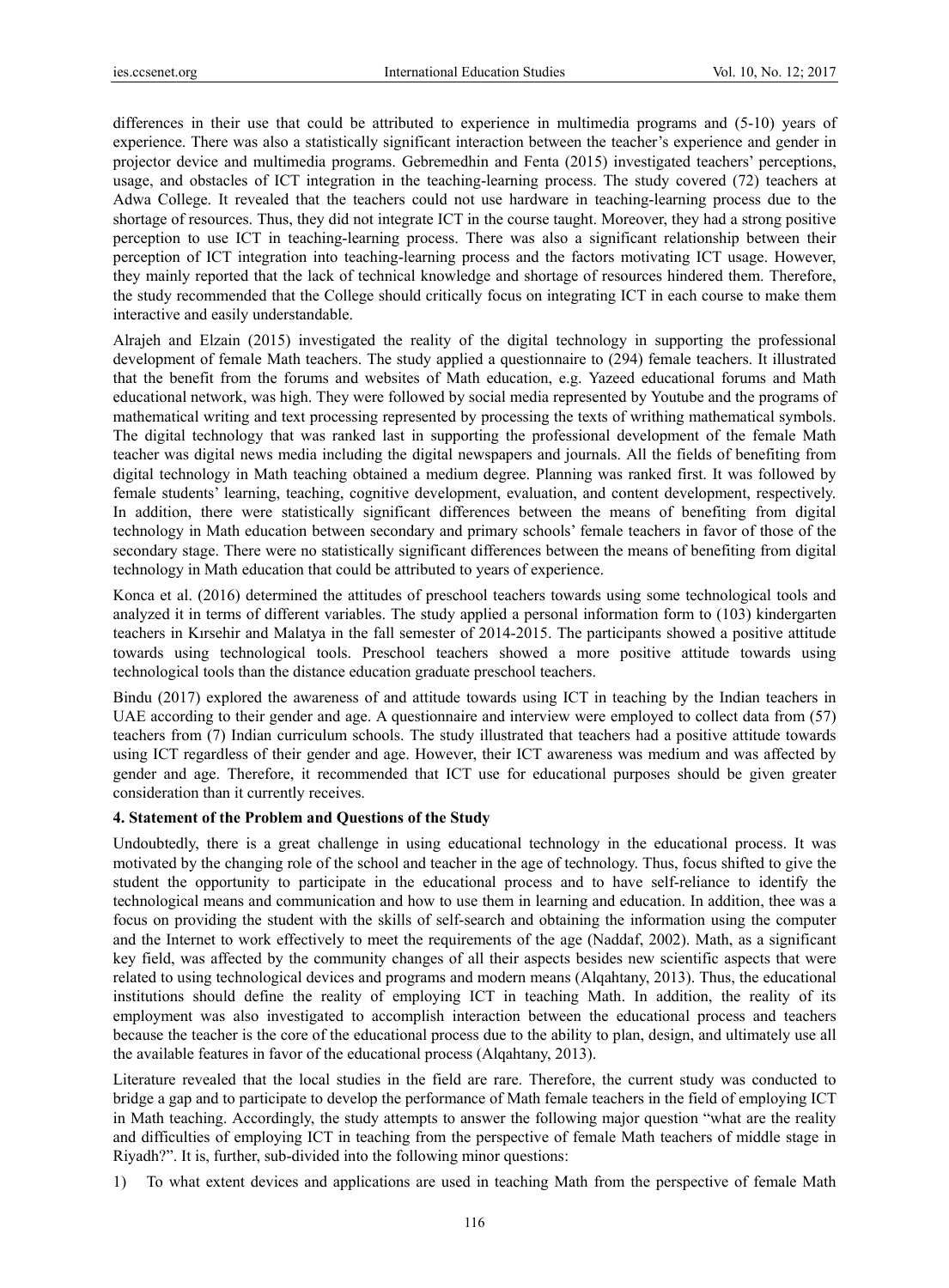teachers of middle stage?

- 2) To what extent ICT is employed in teaching Math from the perspective of female Math teachers of middle stage?
- 3) What are the difficulties of employing ICT in teaching Math from the perspective of female Math teachers of middle stage?

## **5. Hypotheses**

- 1) There were no statistically significant differences at the level of ( $\alpha \le 00.05$ ) between the means of responses of the participants due to scientific qualification.
- 2) There were no statistically significant differences at the level of ( $\alpha \le 00.05$ ) between the means of responses of the participants due to specialization.
- 3) There were no statistically significant differences at the level of ( $\alpha \le 00.05$ ) between the means of responses of the participants due to years of experience.

# **6. Significance**

- 1) It tackles the principle of technology which is one of the six principles set by the National Council of the Teachers of Math (NCTM) because it plays a significant role in educating and learning math. It affects Math that is being taught and supports students (Abuzaina and Ababna, 2007).
- 2) It tackles a new approach in the educational process, i.e. e-learning in an appropriate way.
- 3) It is a procedural response to the perception of reality that match the quickness of contemporary educational technology and using it in teaching as group or individual tools in teaching that reflect the best use of ICT to support students' learning (Olimat, 2014).
- 4) The research provides a tool that can be employed to measure the use of ICT in classroom teaching by teachers.
- 5) The results of the study may provide decision makers with a clear vision of the reality of employing ICT in teaching. Accordingly, they form a real informational database that contributes to making decisions on developing the employment of ICT in teaching (Elomary and Elomary, 2008).
- 6) It may help develop the programs of Math teachers' preparation to match the employment of ICT in their future teaching.
- 7) The results may contribute to preparing training programs to in-service female Math teachers in the employment of ICT in Math teaching.
- 8) The results may help Math curricula planners replan the current curricula in the light of the employment of ICT.
- 9) The results may help define the most significant difficulties that hinder the employment of ICT in Math teaching to make the appropriate decisions to overcome them.
- 10) It was based on the rarity of studies and scientific research in Saudi Arabia in the field of evaluating the employment of ICT in Math teaching by the female teachers.

## **7. Limitations**

Objective limitations: The study was limited to:

- 1) The extent devices and applications are used in teaching Math from the perspective of female Math teachers.
- 2) The extent ICT is employed in teaching Math from the perspective of female Math teachers.
- 3) The difficulties of employing ICT in teaching Math from the perspective of female Math teachers.

Temporal limitations: The study was applied in the second semester of 2016/ 2017.

Spatial limitations: The public middle schools in Riyadh.

Human limitations: A sample of the public female Math teachers of middle stage.

#### **8. Tool of the Study**

A tool was utilized according to the following procedures:

1) Setting the objective: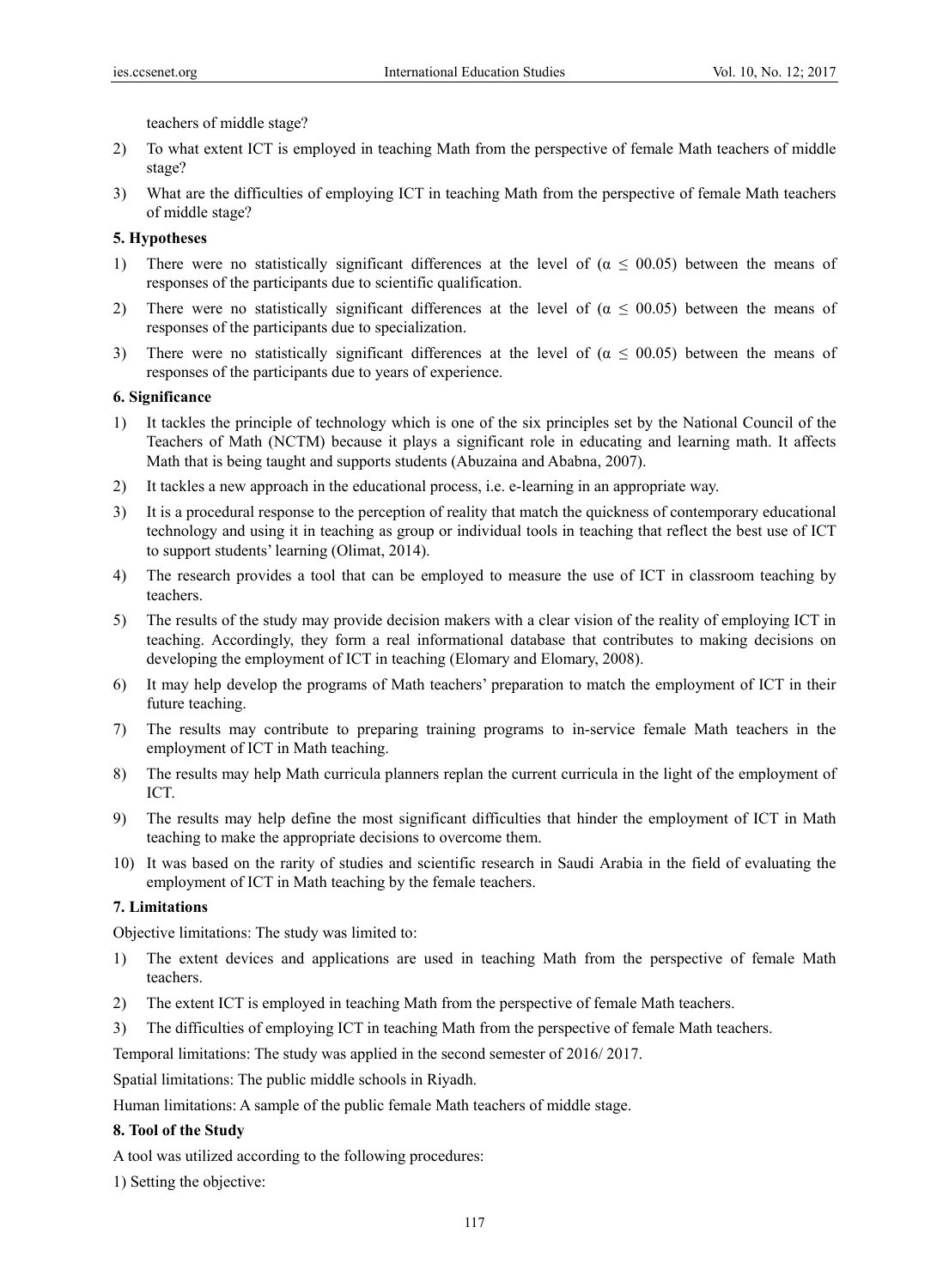The following studies were used in creating the tool of the study Elzebyani (2007), A. Elomary and K. Elomary (2008), Albaqaly (2011), Alqahtany (2013), Murad (2014), Olimat (2014), and Alrajeh and Elzain (2015).

2) Designing the questionnaire in its preliminary form of (62) items on (3) domains, as follows:

- a) Devices and applications used by the female Math teachers of middle stage; of (18) items.
- b) Indicators of employing ICT by the female Math teachers of middle stage; of (29) items.
- c) Difficulties that hinder employing ICT by the female Math teachers of middle stage; of (15) items.

3) The questionnaire was reviewed by (5) reviewers (full professor, associate professor, and assistant professor) to verify its validity to give their opinions regarding (the scale of each domain, clarity of formatting, and the items included in each domain). Some modifications were made including deletions and insertions. In it final form, the questionnaire comprised (59) items on the previous three domains, as follows:

- a) Domain I comprises 14 statements.
- b) Domain II comprises 30 statements.
- c) Domain III comprises 15 statements.
- 4) The questionnaire was electronically designed via Google.

5) It was applied to a pilot sample of (30) female teachers. Then, the internal validity coefficient of each item was calculated by calculating the correlation coefficient of each item. Items with a correlation coefficient less than 0.3 were deleted; they were 7. Accordingly, in its final form it comprised 52 items on the former thhree domains, as follows:

- a) Domain I comprises 10 statements.
- b) Domain II comprises 30 statements.
- c) Domain III comprises 12 statements.

6) Internal validity of the domains was calculated by estimating the correlation coefficient of the total mark of the domain to that of the questionnaire, as shown in Table 1.

Table 1. Internal validity

| Domain      | Correlation coefficient |
|-------------|-------------------------|
| Domain I    | $.750**$                |
| Domain II:  | $.953**$                |
| Domain III: | $.628**$                |

7) Reliability coefficient of the questionnaire and its domains was calculated by calculating Cronbach's alpha, as shown in Table 2.

Table 2. Reliability coefficient of the questionnaire and its domains

| Domain      | No. of items | Cronbach's alpha coefficient |
|-------------|--------------|------------------------------|
| Total       | 52           | .956                         |
| Domain I    | 10           | .860                         |
| Domain II:  | 30           | .948                         |
| Domain III: | 12           | 939                          |

# **9. Variables**

*9.1 Independent Variables*

- Qualification
- **Specialization**
- Years of experience
- *9.2 Dependent Variables*
- The extent to which devices and applications are used in teaching Math from the perspective of female Math teachers.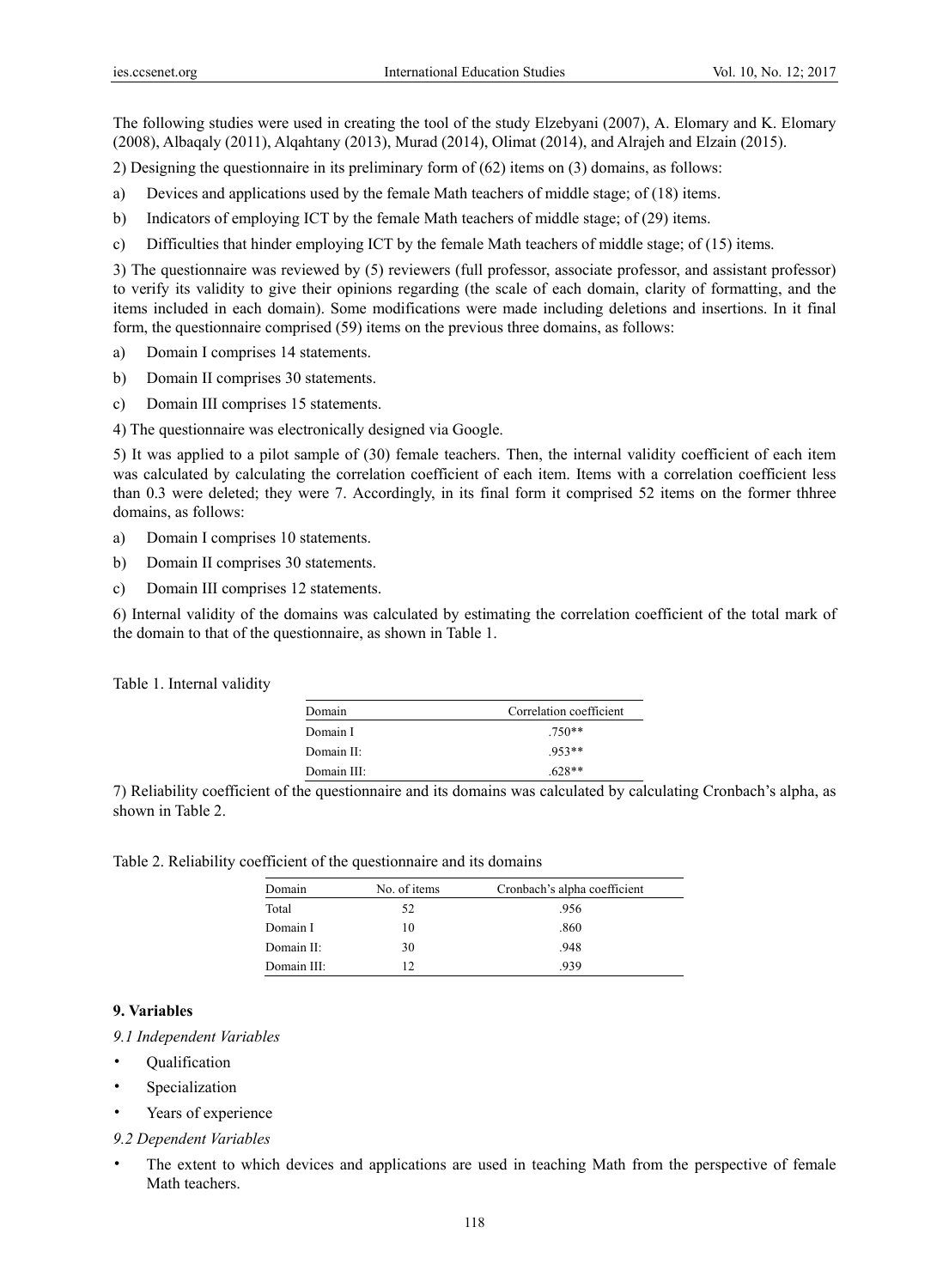- The extent ICT is employed in teaching Math from the perspective of female Math teachers.
- The difficulties of employing ICT in teaching Math from the perspective of female Math teachers.

## **10. Methodology**

The study adopted the descriptive approach as it suits its nature and objectives. It is based on investigating the reality or the phenomenon. It accurately describes it and qualitatively or quantitatively expresses it. While the qualitative approach describes and clarifies the phenomenon, the quantitative approach describes its quantity, size, or correlation with other phenomena (Obidat et al., 1984).

# *10.1 Population*

The population comprised all female Math teachers of middle stage in the public schools in Riyadh in the scholastic year 2016/2017 numbered 960 teachers.

# *10.2 Sample*

Table 3. Distribution of the sample according to qualification, specialization, and years of experience

| Category            | Sub-category            |     | Frequency Percentage |  |
|---------------------|-------------------------|-----|----------------------|--|
|                     | General secondary stage | 1   | .6                   |  |
|                     | Diploma                 | 3   | 1.8                  |  |
| Qualification       | Bachelor                | 148 | 89.7                 |  |
|                     | Higher Diploma          | 3   | 1.8                  |  |
|                     | Master                  | 9   | 5.5                  |  |
|                     | Ph.D.                   | 1   | .6                   |  |
|                     | Math                    | 152 | 92.1                 |  |
| Specialization      | Science & Math          | 9   | 5.5                  |  |
|                     | Other                   | 4   | 2.4                  |  |
|                     | Less than 5 years       | 15  | 9.1                  |  |
|                     | From 5 to 10 years      | 45  | 27.3                 |  |
| Years of experience | From 10 to 15 years     | 25  | 15.2                 |  |
|                     | From 15 to 20 years     | 56  | 33.9                 |  |
|                     | More than 20 years      | 24  | 14.5                 |  |
|                     | Total                   |     |                      |  |

# *10.3 Applying the Tool of the Study*

The questionnaire was applied to the sample of female Math teachers of middle stage. Data were statistically analyzed via SPSS utilizing frequencies, arithmetic means, standard deviations, ANOVA, and the Tukey test.

To facilitate the interpretation of results, the following approach was employed to define the level of response to the reality of employing ICT in teaching from the perspective of female Math teachers of middle stage in the tool of the study. Alternatives were measured, as follows: (always)=5; (often)= 4; (Sometimes)= 3; (rarely)= 2; (never)= 1. Then, responses were classified into five equal levels using the following formula (Eljahemy, 2010), as shown in Table 4.

Length of the category= (greatest value- least value) ÷ number of alternatives =  $(5-1) \div 5 = 0.8$ .

Table 4. Distribution of categories according to the scale used in the reality of employing ICT in teaching from the perspective of female Math teachers of middle stage in the study tool

| Description: | Range of means | Description: | Range of means |
|--------------|----------------|--------------|----------------|
| Always       | $4.21 - 5$     | Rarely       | $1.81 - 2.60$  |
| Often        | $3.41 - 4.20$  | Never        | $1 - 1.80$     |
| Sometimes    | $2.61 - 3.40$  |              |                |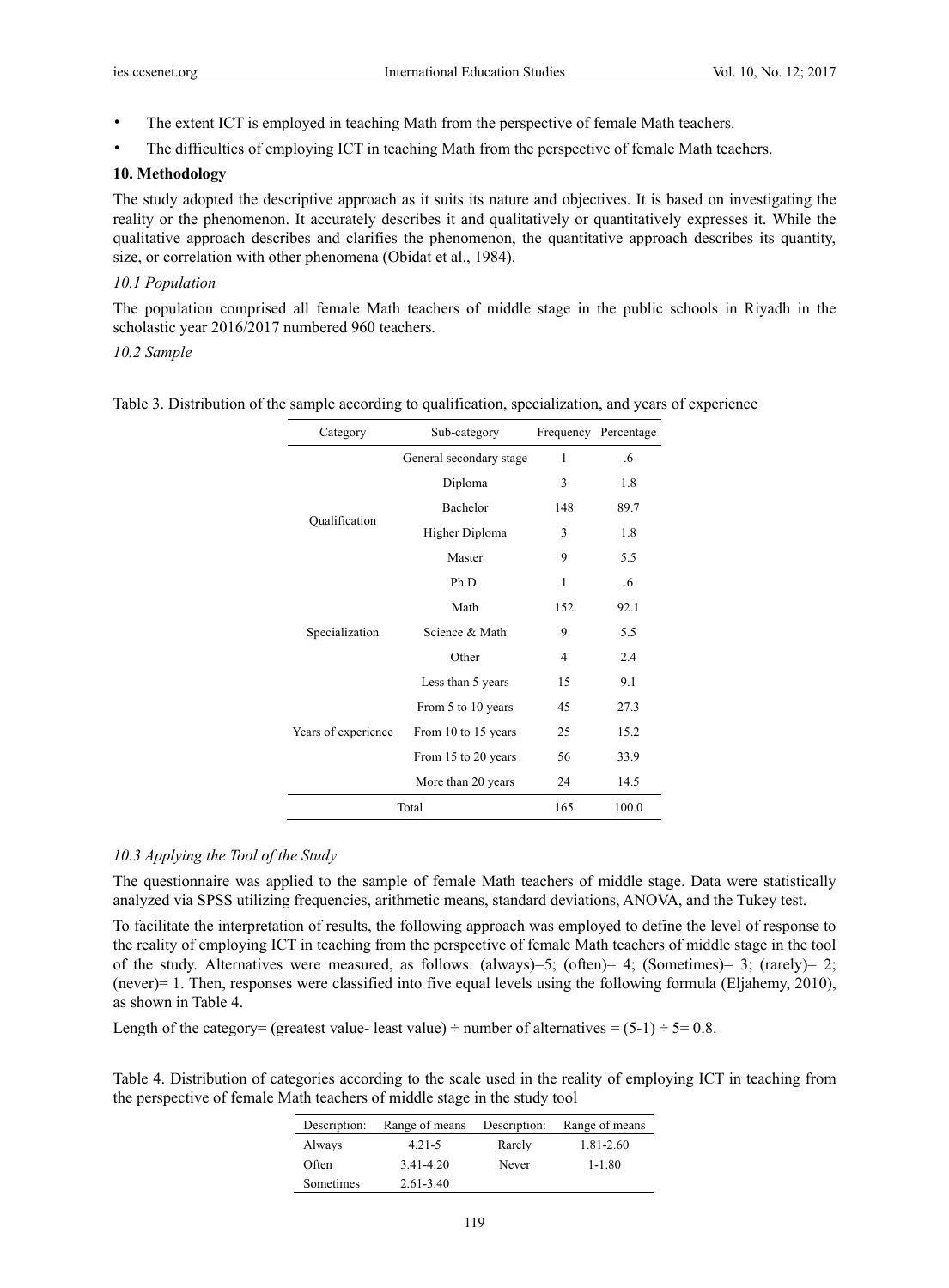The following approach was employed to define the level of response to the obstacles of employing ICT in teaching from the perspective of female Math teachers of middle stage in the tool of the study. Alternatives were measured, as follows: (great difficulty)= 1; (medium difficulty)= 2; (slight difficulty)= 3; (no difficulty)= 4. Then, responses were classified into five equal levels using the following formula (Eljahemy, 2010), as shown in Table 5.

```
Length of the category= (greatest value-least value) ÷ number of alternatives = (4-1) \div 4 = 0.75.
```
Table 5. Distribution of categories according to the scale used in the difficulties of employing ICT in teaching from the perspective of female Math teachers of middle stage in the study tool

| Description       | Range of means | Description       | Range of means |
|-------------------|----------------|-------------------|----------------|
| Great difficulty  | $1 - 1.75$     | Slight difficulty | 2.51-3.25      |
| Medium difficulty | 1.76-2.50      | No difficulty     | $3.26 - 4$     |

## **11. Results**

Answering research questions:

To answer the first question "to what extent devices and applications are used in teaching Math from the perspective of female Math teachers of middle stage?" frequencies, percentage, and arithmetic means are used, as shown in Table 6.

Table 6. Frequencies, percentage, and arithmetic mean of the participants' responses to "devices and applications used by the female teachers in teaching Math to the middle stage" domain

|     | Item                                      |                | Always        |    | Often | Sometimes |      | Rarely |               | Never |               | Arithmetic |
|-----|-------------------------------------------|----------------|---------------|----|-------|-----------|------|--------|---------------|-------|---------------|------------|
| No. |                                           |                | $\frac{0}{0}$ |    | $\%$  |           | $\%$ |        | $\frac{0}{0}$ | T     | $\frac{0}{0}$ | mean       |
|     | <b>E</b> - Educational Games              | 6              | 3.6           | 19 | 11.5  | 76        | 46.1 | 30     | 18.2          | 34    | 20.6          | 2.07       |
| 2   | Software of teaching Math (e.g. GeoGebra, | $\overline{7}$ |               | 32 | 19.4  | 63        | 38.2 | 24     |               | 39    | 23.6          |            |
|     | Sketchpad, and Graphing Calculator).      |                | 4.2           |    |       |           |      |        | 14.5          |       |               | 2.66       |
| 3   | Social Media, e.g. Twitter and Facebook   | 19             | 11.5          | 24 | 14.5  | 54        | 32.7 | 33     | 20.0          | 35    | 21.2          | 2.75       |
| 4   | Photo Editor and Video Maker              | 23             | 13.9          | 29 | 17.6  | 62        | 37.6 | 20     | 12.1          | 31    | 18.8          | 2.96       |
| 5   | YouTube                                   | 46             | 27.9          | 43 | 26.1  | 48        | 29.1 | 17     | 10.3          | 11    | 6.7           | 3.58       |
| 6   | Excel                                     | 20             | 12.1          | 31 | 18.8  | 63        | 38.2 | 25     | 15.2          | 26    | 15.8          | 2.96       |
|     | Access                                    | 8              | 4.8           | 20 | 12.1  | 50        | 30.3 | 32     | 19.4          | 55    | 33.3          | 2.36       |
| 8   | <b>Educational Sites</b>                  | 80             | 48.5          | 44 | 26.7  | 25        | 15.2 | 5      | 3.0           | 11    | 6.7           | 4.07       |
| 9   | E-Forums                                  | 59             | 35.8          | 38 | 23.0  | 38        | 23.0 | 10     | 6.1           | 20    | 12.1          | 3.64       |
| 10  | E-book                                    | 63             | 38.2          | 45 | 27.3  | 32        | 19.4 | 12     | 7.3           | 13    | 7.9           | 3.81       |

Table 6 shows that the responses of female teachers to domain I "devices and applications used by the female teachers in teaching Math to the middle stage", are as follows: always achieved (3.6%-48.5%); often achieved (11.5%-27.3%); sometimes achieved (15.2%-46.1%); rarely achieved (3.0%-20%); and never achieved  $(6.7\% - 33.3\%)$ .

The table shows that all standards achieved arithmetic means that achieved (2.07-4.07). In addition, (4) standards arithmetic means achieved (3.41-4.20) that are classified into the (often) available standards. A similar number achieved (2.61-3.40) that are classified into the (sometimes) available standards. Two standards achieved (1.81- 2.60) that are classified into the (rarely) available standards. This indicates that most standards of the first domain obtained (often and rarely) because of the learners' awareness of the importance of employing these devices and applications in teaching math. They also had the required skills. While this result matched Murad (2014), it differed from Elzebyani (2007).

To answer the second question "to what extent ICT is employed in teaching Math from the perspective of female Math teachers of middle stage?", frequencies, percentage, and arithmetic means are used, as shown in Table 7.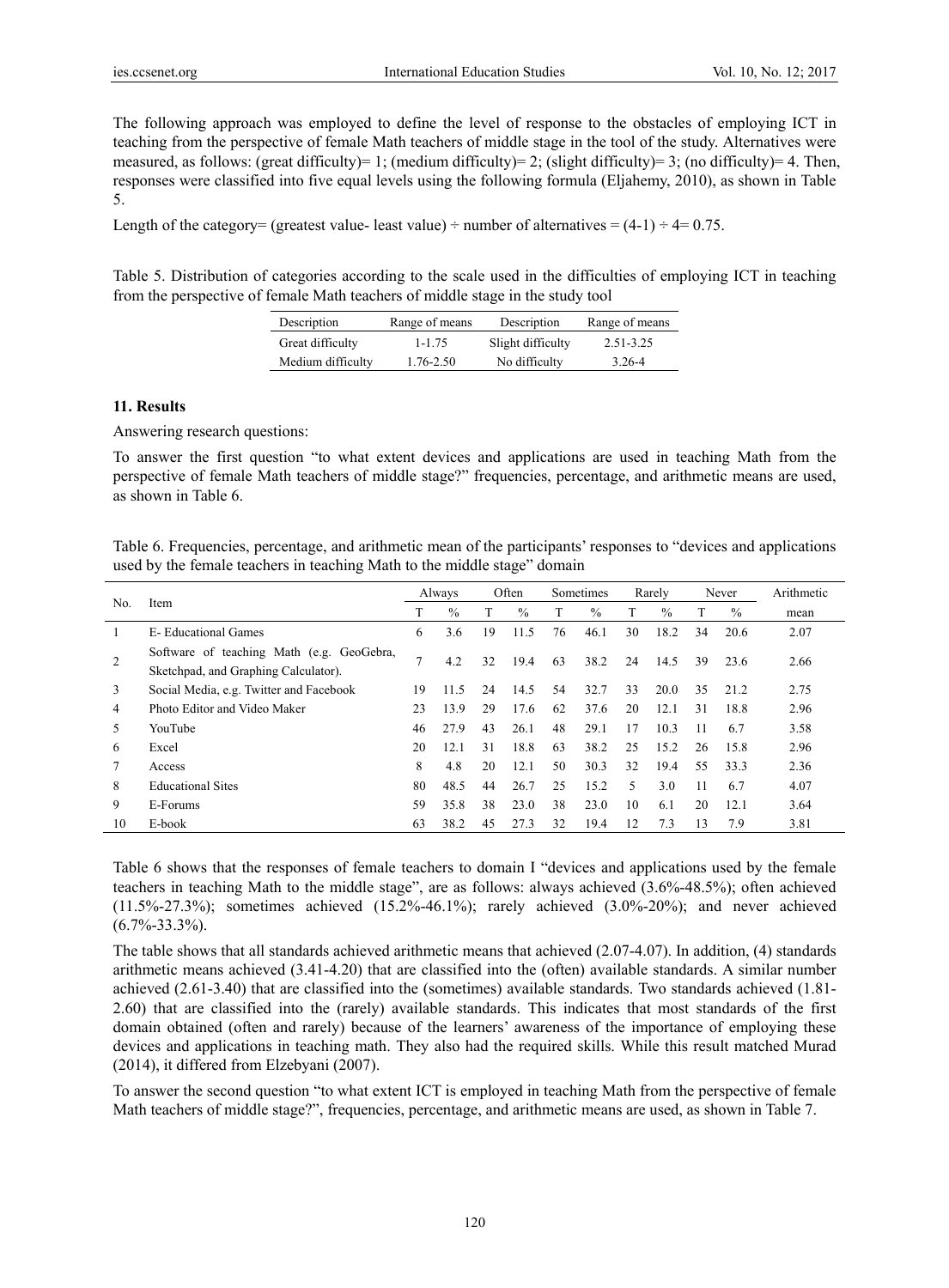|                |                                                                                                                                         |     | Always |             | Often |    | Sometimes |                | Rarely        |              | Never         | Arithmetic |
|----------------|-----------------------------------------------------------------------------------------------------------------------------------------|-----|--------|-------------|-------|----|-----------|----------------|---------------|--------------|---------------|------------|
| No.            | Item                                                                                                                                    | T   | $\%$   | $\mathbf T$ | $\%$  | T  | $\%$      | T              | $\frac{0}{0}$ | T            | $\frac{0}{0}$ | mean       |
| $\mathbf{1}$   | Teaching Planning of Math classes                                                                                                       | 117 | 70.9   | 27          | 16.4  | 16 | 9.7       | $\overline{4}$ | 2.4           | $\mathbf{1}$ | .6            | 4.55       |
| $\overline{c}$ | Guiding the female students to use the Internet<br>for reading, research, and investigation                                             | 83  | 50.3   | 42          | 25.5  | 35 | 21.2      | 4              | 2.4           | $\mathbf{1}$ | .6            | 4.22       |
| 3              | Supporting the female students with enrichment<br>and remedial activities                                                               | 54  | 32.7   | 50          | 30.3  | 52 | 31.5      | 7              | 4.2           | 2            | 1.2           | 3.89       |
| 4              | Encouraging the female students in Math class<br>to be able to use ICT tools                                                            | 59  | 35.8   | 43          | 26.1  | 46 | 27.9      | 12             | 7.3           | 5            | 3.0           | 3.84       |
| 5              | Guiding the abilities and developing the gifts of<br>female students                                                                    | 74  | 44.8   | 50          | 30.3  | 28 | 17.0      | 11             | 6.7           | 2            | 1.2           | 4.11       |
| 6              | Diversity of the teaching and technological<br>treatments in Math class to consider individual<br>differences                           | 62  | 37.6   | 45          | 27.3  | 40 | 24.2      | 11             | 6.7           | 7            | 4.2           | 3.87       |
| 7              | Arithmetic treatments developments, finding<br>the outputs of processes, or verifying the results<br>of algorithms                      | 50  | 30.3   | 48          | 29.1  | 43 | 26.1      | 14             | 8.5           | 10           | 6.1           | 3.69       |
| 8              | Identifying and concluding the features of<br>geometric figures                                                                         | 99  | 60.0   | 37          | 22.4  | 19 | 11.5      | 4              | 2.4           | 6            | 3.6           | 4.33       |
| 9              | Organization, representation, and summary of<br>the given data                                                                          | 100 | 60.6   | 36          | 21.8  | 20 | 12.1      | 6              | 3.6           | 3            | 1.8           | 4.36       |
| 10             | Building sports activities                                                                                                              | 46  | 27.9   | 64          | 38.8  | 32 | 19.4      | 15             | 9.1           | 8            | 4.8           | 3.76       |
| 11             | Using the software of drawing the functions,<br>studying their features, and solving equations.                                         | 45  | 27.3   | 42          | 25.5  | 45 | 27.3      | 20             | 12.1          | 13           | 7.9           | 3.52       |
| 12             | Using computational simulation to simulate the<br>lessons<br>of<br>maquettes<br>and<br>geometric<br>transformations                     | 36  | 21.8   | 43          | 26.1  | 43 | 26.1      | 17             | 10.3          | 26           | 15.8          | 3.28       |
| 13             | Activating individual learning via programmed<br>education or problem solving                                                           | 62  | 37.6   | 42          | 25.5  | 32 | 19.4      | 16             | 9.7           | 13           | 7.9           | 3.75       |
| 14             | Designing evaluative activities of different<br>levels                                                                                  | 49  | 29.7   | 54          | 32.7  | 35 | 21.2      | 18             | 10.9          | 9            | 5.5           | 3.70       |
|                | Measurement of learning motivation and the                                                                                              |     |        |             |       |    |           |                |               |              |               |            |
| 15             | attitude towards the continuity of education<br>among the female students                                                               | 53  | 32.1   | 40          | 24.2  | 47 | 28.5      | 16             | 9.7           | 9            | 5.5           | 3.68       |
| 16             | Assessment of sports communication skills<br>Assessment of personality aspects among the                                                | 45  | 27.3   | 47          | 28.5  | 43 | 26.1      | 16             | 9.7           | 14           | 8.5           | 3.56       |
| 17             | female students to foster strengths and treat<br>weakness                                                                               | 75  | 45.5   | 48          | 29.1  | 27 | 16.4      | 10             | 6.1           | 5            | 3.0           | 4.08       |
|                | Evaluation of the cognitive, skill, and emotional                                                                                       |     |        |             |       |    |           |                |               |              |               |            |
| 18             | learning aspects of the female students in Math<br>class                                                                                | 78  | 47.3   | 51          | 30.9  | 22 | 13.3      | 8              | 4.8           | 6            | 3.6           | 4.13       |
| 19             | Supporting self-assessment in Math                                                                                                      | 68  | 41.2   | 52          | 31.5  | 22 | 13.3      | 16             | 9.7           | 7            | 4.2           | 3.96       |
| 20             | Allowing the female students to electronically<br>design their achievement portfolios                                                   | 45  | 27.3   | 41          | 24.8  | 33 | 20.0      | 21             | 12.7          | 25           | 15.2          | 3.36       |
| 21             | Electronically design the achievement portfolio<br>of the female teacher                                                                | 59  | 35.8   | 32          | 19.4  | 37 | 22.4      | 15             | 9.1           | 22           | 13.3          | 3.55       |
| 22             | Electronic communication between the female<br>math teacher and female students via e-mail to<br>follow-up the constructive assessment. | 23  | 13.9   | 20          | 12.1  | 40 | 24.2      | 26             | 15.8          | 56           | 33.9          | 2.56       |
| 23             | Diagnosis of the difficulties that face the female<br>students in math learning                                                         | 61  | 37.0   | 54          | 32.7  | 35 | 21.2      | 9              | 5.5           | 6            | 3.6           | 3.94       |
| 24             | Teaching performance development                                                                                                        | 96  | 58.2   | 35          | 21.2  | 28 | 17.0      | 4              | 2.4           | 2            | 1.2           | 4.33       |

Table 7. Frequencies, percentage, and arithmetic mean of the participants' responses to "indicators of employing ICT in teaching Math to the middle stage" domain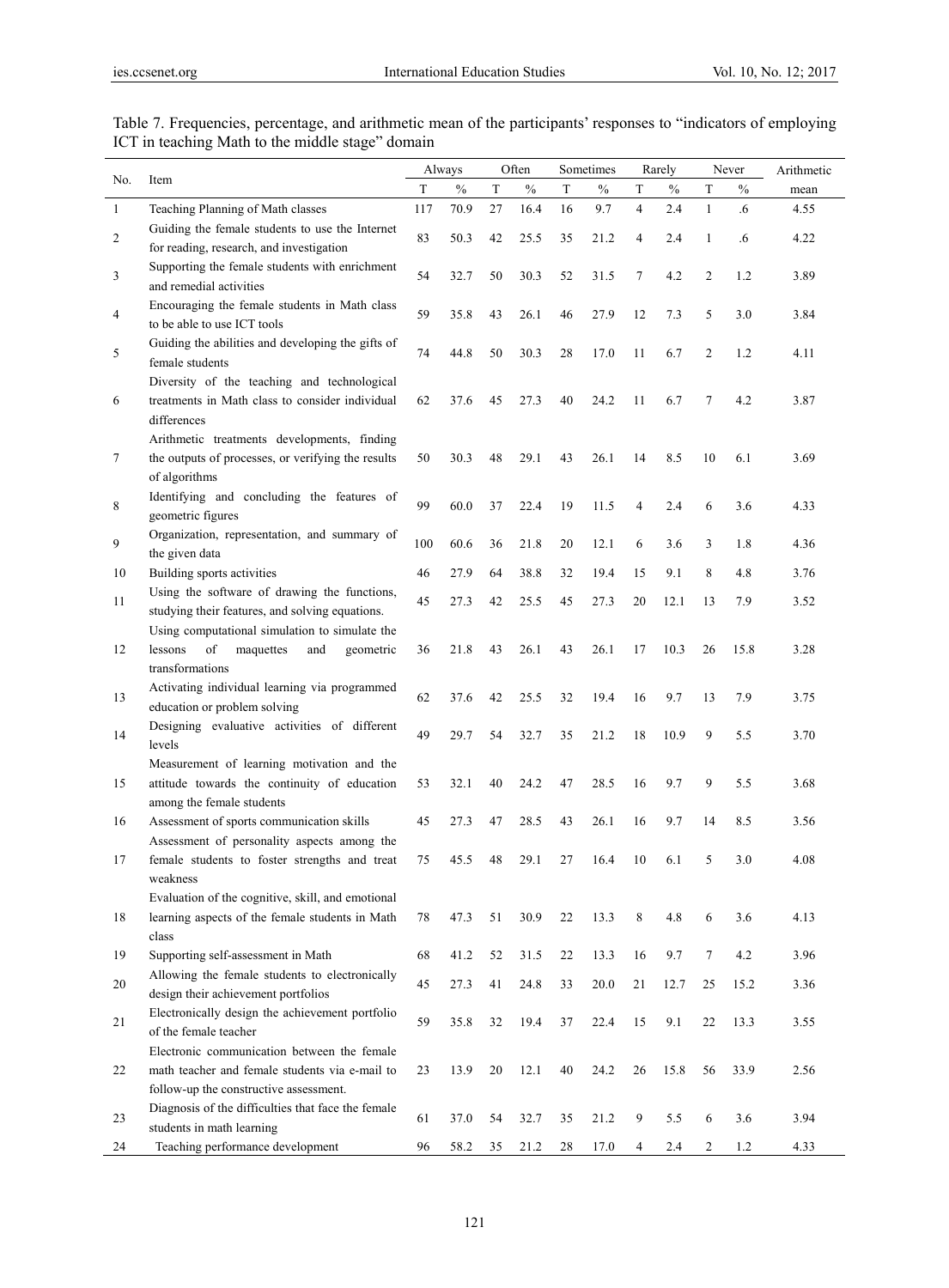|     | Reviewing the modern trends in the programs     |    |      |    |      |    |      |    |      |    |      |      |
|-----|-------------------------------------------------|----|------|----|------|----|------|----|------|----|------|------|
| -25 | of math teaching and learning in symposia,      | 79 | 47.9 | 40 | 24.2 | 32 | 19.4 | 11 | 67   |    | 1.8  | 4.10 |
|     | conferences, and seminars                       |    |      |    |      |    |      |    |      |    |      |      |
| 26  | Participation in the forums of Math teachers in | 60 | 36.4 | 35 | 21 2 | 39 | 23.6 | 10 | -61  | 21 | 12.7 | 3.62 |
|     | Saudi Arabia                                    |    |      |    |      |    |      |    |      |    |      |      |
| 27  | Building questions' banks                       | 38 | 23.0 | 51 | 30.9 | 40 | 24.2 | 18 | 10.9 | 18 | 10.9 | 3.44 |
| 28  | Designing the electronic educational lessons    | 52 | 31.5 | 46 | 27.9 | 40 | 24.2 | 14 | 8.5  | 13 | 79   | 3.67 |
| 29  | Electronically communicate with the guardians   | 20 |      |    | 10.3 | 45 | 27.3 | 18 | 10.9 | 65 | 394  | 2.45 |
| 30  | Employing multimedia programs in teaching       | 34 | 20.6 | 39 | 23.6 | 54 | 32.7 | 16 | 9.7  |    | 133  | 3.28 |

Table 7 shows that the responses of female students to domain II "indicators of employing ICT in teaching Math to the middle stage", are as follows: always achieved (12.1%-70.9%); often achieved (10.3%-38.8%); sometimes achieved  $(9.7\% - 32.7\%)$ ; rarely achieved  $(2.4\% - 15.8\%)$ ; and never achieved  $(0.6\% - 39.4\%)$ .

The table shows that all standards achieved arithmetic means that achieved (2.45-4.55). In addition, (5) standards achieved arithmetic means of (4.21- 5) that are classified into the (always) available standards. Besides, (20) standards achieved (3.41- 4.20) that are classified into the (often) available standards. Three standards achieved (2.61- 3.40) that are classified into the (sometimes) available standards. Two standards achieved arithmetic means of (1.81- 2.60) that are classified into the (rarely) available standards. This indicates that most standards of domain II achieved (often) degree. This may happen because of the medium degree of using applications and devices in Math teaching reported by the result of the first question. In return, it was reflected on the employment of ICT in Math teaching, indicating the awareness of female teachers of their importance and the skills of using them. While this result matches (Elzahrany, 2005) and (Alrajeh & Elzain, 2015), it differs from (Murad, 2014).

To answer the third question "what are the difficulties of employing ICT in teaching Math from the perspective of female Math teachers of middle stage?", frequencies, percentage, and arithmetic means are used, as shown in Table 8.

|                |                                                                                          |     | Great         |    | Medium        |    | Slight     | N <sub>0</sub> |            | Arithmetic |  |
|----------------|------------------------------------------------------------------------------------------|-----|---------------|----|---------------|----|------------|----------------|------------|------------|--|
| No.            | Item                                                                                     |     | difficulty    |    | difficulty    |    | difficulty |                | difficulty |            |  |
|                |                                                                                          | T   | $\frac{0}{0}$ | T  | $\frac{0}{0}$ | T  | $\%$       | T              | $\%$       | mean       |  |
| 1              | Shortage of computer devices in the school                                               | 84  | 50.9          | 47 | 28.5          | 28 | 17.0       | 6              | 3.6        | 1.73       |  |
| $\overline{c}$ | Bad or unavailable Internet service in the school                                        | 108 | 65.5          | 32 | 19.4          | 22 | 13.3       | 3              | 1.8        | 1.52       |  |
| 3              | Inadequate class time                                                                    | 84  | 50.9          | 46 | 27.9          | 27 | 16.4       | 8              | 4.8        | 1.75       |  |
| $\overline{4}$ | A large number of female students in one<br>classroom                                    | 101 | 61.2          | 39 | 23.6          | 21 | 12.7       | $\overline{4}$ | 2.4        | 1.56       |  |
| 5              | Shortage of good models of employing ICT in<br>teaching                                  | 78  | 47.3          | 48 | 29.1          | 28 | 17.0       | 11             | 6.7        | 1.83       |  |
| 6              | Lack of the adequate technical support in the<br>school                                  | 92  | 55.8          | 46 | 27.9          | 21 | 12.7       | 6              | 3.6        | 1.64       |  |
| $\overline{7}$ | Inappropriateness of the organization of classroom<br>environment                        | 94  | 57.0          | 41 | 24.8          | 23 | 13.9       | $\tau$         | 4.2        | 1.65       |  |
| 8              | of<br>competences that<br>Shortage<br>enable<br>me<br>effectively adopt ICT in teaching. | 65  | 39.4          | 53 | 32.1          | 32 | 19.4       | 15             | 9.1        | 1.98       |  |
| 9              | Low learning motivation and desire among the<br>female students with the help of ICT     | 52  | 31.5          | 59 | 35.8          | 41 | 24.8       | 13             | 7.9        | 2.09       |  |
| 10             | No cooperation of the learning centers with the<br>female teachers                       | 49  | 29.7          | 52 | 31.5          | 33 | 20.0       | 31             | 18.8       | 2.28       |  |
| 11             | Difficulty of dealing with English as the language<br>of the Internet                    | 48  | 29.1          | 56 | 33.9          | 42 | 25.5       | 19             | 11.5       | 2.19       |  |
| 12             | Weak training on employing ICT in teaching                                               | 57  | 34.5          | 57 | 34.5          | 33 | 20.0       | 18             | 10.9       | 2.07       |  |

Table 8. Frequencies, percentage, and arithmetic mean of the participants' responses to "the difficulties of employing ICT in teaching Math from the perspective of female Math teachers of middle stage?" domain

Table 8 shows that the female students' responses to domain III "the difficulties of employing ICT in teaching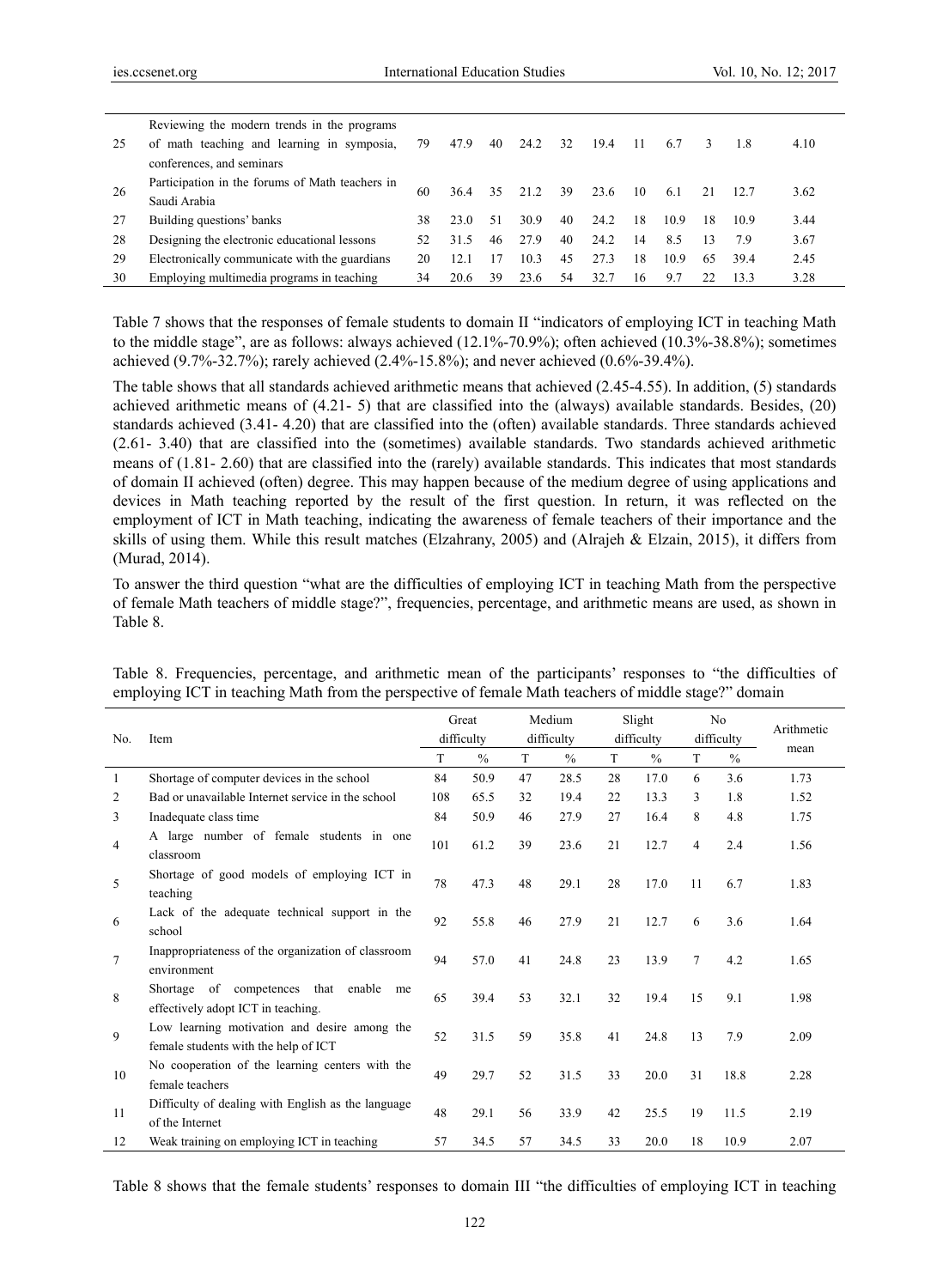Math from the perspective of female Math teachers of middle stage" were as follows: Great difficulty achieved (29.1%-65.5%); medium difficulty achieved (19.4%-35.8%); low difficulty achieved (12.7%-25.5%); and no difficulty achieved (1.8%-18.8%).

Table 8 shows that all standards had arithmetic means of (1.52-2.28). While 6 standards achieved arithmetic means of (1-1.75) that are classified into (great difficulty), a similar group achieved arithmetic means of (1.76-2.50) that are classified into (medium difficulty). This indicates that all the standards of domain III were available with (great and medium difficulties). This is interpreted as the difficulties that had a great difficulty were related to administrative and organizational factors not directly related to make decisions or actions on the part of the concerned parties (Elzahrany, 2005). This result matches Elzahrany (2005), Elzebyani (2007), Alqurashy (2007), A. Elomary and K. Elomary (2008) and Murad (2014).

# *11.1 Testing Hypotheses Validity*

Testing the validity of the first hypothesis:

To test the validity of the first hypothesis, arithmetic means, standard deviations, and ANOVA analysis, as shown in Table 9. Table 10 ANOVA analysis of the responses of female Math teachers of middle stage to the questionnaire of the reality and difficulties of employing ICT in total teaching and its domains according to academic qualification.

Table 9. Arithmetic means and standard deviations of the responses of female Math teachers of middle stage to the questionnaire of the reality and difficulties of employing ICT in teaching and its domains according to academic qualification

| Domain      | Qualification           | Size of the sample | Arithmetic mean | Standard deviation   |
|-------------|-------------------------|--------------------|-----------------|----------------------|
|             | General secondary stage | $\mathbf{1}$       | 32.00           |                      |
|             | Diploma                 | 3                  | 41.67           | 7.234                |
|             | Bachelor                | 148                | 31.42           | 8.105                |
| Domain I    | Higher Diploma          | 3                  | 28.00           | 3.606                |
|             | Master                  | 9                  | 28.00           | 8.775                |
|             | Ph.D.                   | $\mathbf{1}$       | 36.00           | $\cdot$              |
|             | Total                   | 165                | 31.39           | 8.145                |
|             | General secondary stage | 1                  | 128.00          |                      |
|             | Diploma                 | 3                  | 128.67          | 19.140               |
|             | Bachelor                | 148                | 113.32          | 21.896               |
| Domain II:  | Higher Diploma          | 3                  | 91.33           | 40.377               |
|             | Master                  | 9                  | 101.56          | 27.148               |
|             | Ph.D.                   | 1                  | 105.00          | $\ddot{\phantom{0}}$ |
|             | Total                   | 165                | 112.59          | 22.627               |
|             | General secondary stage | 1                  | 24.00           |                      |
|             | Diploma                 | 3                  | 15.00           | 3.000                |
|             | Bachelor                | 148                | 22.55           | 7.603                |
| Domain III: | Higher Diploma          | 3                  | 22.67           | 7.638                |
|             | Master                  | 9                  | 20.11           | 4.106                |
|             | Ph.D.                   | 1                  | 25.00           |                      |
|             | Total                   | 165                | 22.31           | 7.404                |
|             | General secondary stage | $\mathbf{1}$       | 184.00          |                      |
|             | Diploma                 | 3                  | 185.33          | 28.449               |
|             | Bachelor                | 148                | 167.29          | 30.401               |
| Total marks | Higher Diploma          | 3                  | 142.00          | 51.098               |
|             | Master                  | 9                  | 149.67          | 35.927               |
|             | Ph.D.                   | 1                  | 166.00          |                      |
|             | Total                   | 165                | 166.29          | 31.121               |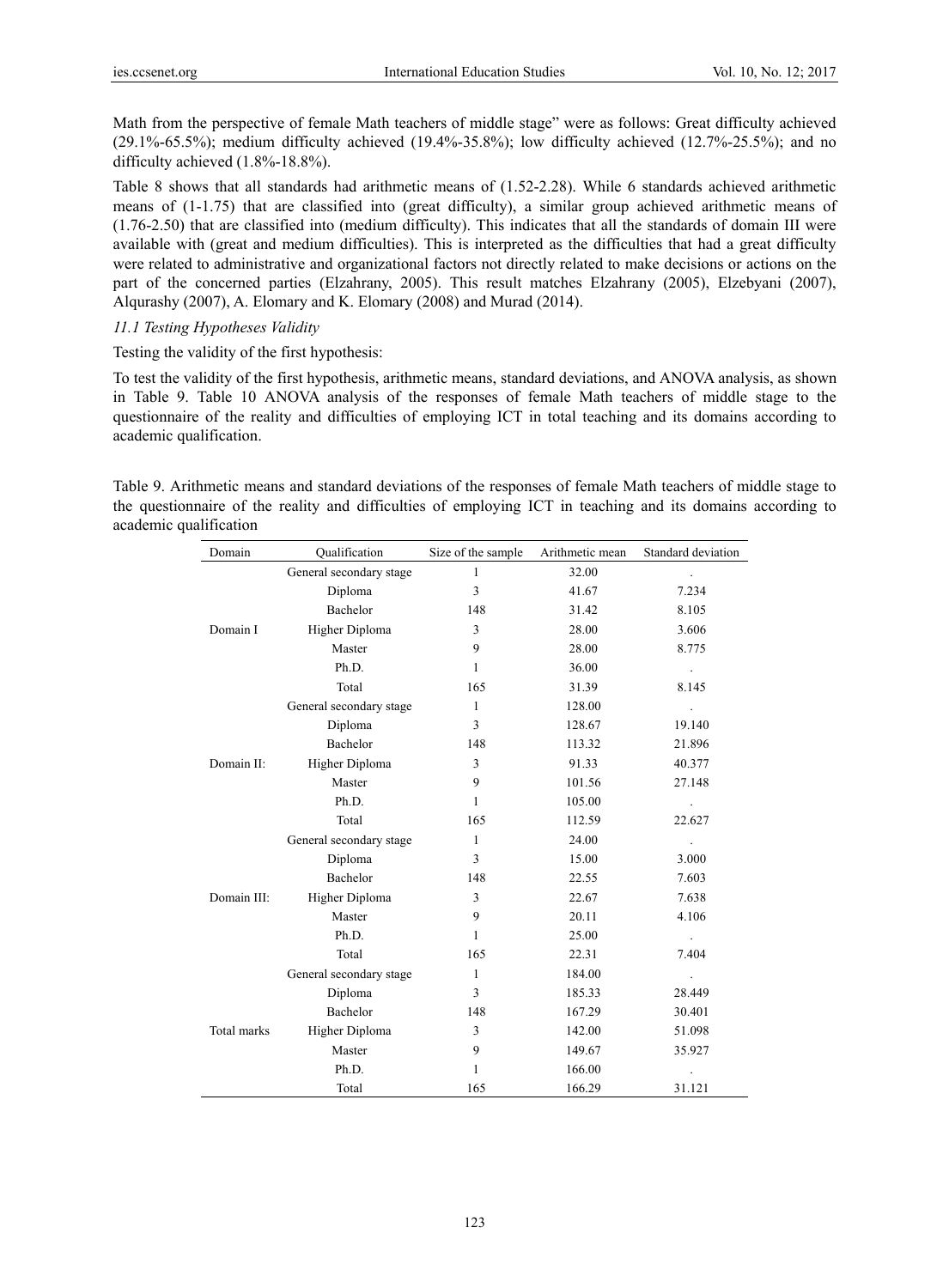| Domain      | Source of variance | Total of squares | Freedom degrees | Statistical Means of squares | "F" value | Significance level |
|-------------|--------------------|------------------|-----------------|------------------------------|-----------|--------------------|
|             | Between groups     | 476.482          | 5               | 95.296                       |           |                    |
| Domain I    | Within groups      | 10402.694        | 159             | 65.426                       | 1.457     | .207               |
|             | Total              | 10879.176        | 164             |                              |           |                    |
|             | Between groups     | 3600.164         | 5               | 720.033                      |           |                    |
| Domain II:  | Within groups      | 80365.630        | 159             | 505.444                      | 1.425     | .218               |
|             | Total              | 83965.794        | 164             |                              |           |                    |
|             | Between groups     | 223.113          | 5               | 44.623                       |           |                    |
| Domain III: | Within groups      | 8766.123         | 159             | 55.133                       | .809      | .545               |
|             | Total              | 8989.236         | 164             |                              |           |                    |
|             | Between groups     | 5806.863         | 5               | 1161.373                     |           |                    |
| Total marks | Within groups      | 153027.173       | 159             | 962.435                      | 1.207     | .308               |
|             | Total              | 158834.036       | 164             |                              |           |                    |

Table 10. ANOVA analysis of the responses of female Math teachers of middle stage to the questionnaire of the reality and difficulties of employing ICT in total teaching and its domains according to academic qualification

Table 10 shows that "F-value= 1.457, 1.425, 0.809, and 1.207 regarding academic qualification on the three domains and the questionnaire in total. It is statistically insignificant at the level of ( $\alpha \le 0.05$ ). Thus, the first statistical hypothesis that states that "there were no statistically significant differences at the level of ( $\alpha \le 00.05$ ) between the means of responses of the participants due to scientific qualification" is accepted. This affirms that there is no discrepancy between the female teachers' responses due to academic qualification as they all teach in the same schools and they all receive training courses to employ ICT in teaching Math. While this result agrees with Bakhiet and Alhasan (2013), it differs from Alqurashy (2007) and Alqahtany (2013).

Testing the validity of the second hypothesis:

To test the validity of the second hypothesis, arithmetic means, standard deviations, and ANOVA analysis, as shown in Table 11. Table 12 ANOVA analysis of the responses of female Math teachers of middle stage to the questionnaire of the reality and difficulties of employing ICT in total teaching and its domains according to specialization.

Table 11, Arithmetic means and standard deviations of the responses of female Math teachers of middle stage to the questionnaire of the reality and difficulties of employing ICT in total teaching and its domains according to specialization

| Domain      | Specialization | Size of the sample | Arithmetic mean | Standard deviation |
|-------------|----------------|--------------------|-----------------|--------------------|
|             | Math           | 152                | 31.35           | 8.183              |
|             | Science & Math | 9                  | 29.44           | 8.110              |
| Domain I    | Other          | 4                  | 37.25           | 4.856              |
|             | Total          | 165                | 31.39           | 8.145              |
| Domain II:  | Math           | 152                | 112.22          | 23.205             |
|             | Science & Math | 9                  | 112.33          | 14.353             |
|             | Other          | 4                  | 127.25          | 6.500              |
|             | Total          | 165                | 112.59          | 22.627             |
|             | Math           | 152                | 22.24           | 7.387              |
| Domain III: | Science & Math | 9                  | 25.00           | 8.382              |
|             | Other          | $\overline{4}$     | 19.00           | 5.099              |
|             | Total          | 165                | 22.31           | 7.404              |
|             | Math           | 152                | 165.81          | 31.841             |
|             | Science & Math | 9                  | 166.78          | 22.135             |
| Total marks | Other          | 4                  | 183.50          | 14.201             |
|             | Total          | 165                | 166.29          | 31.121             |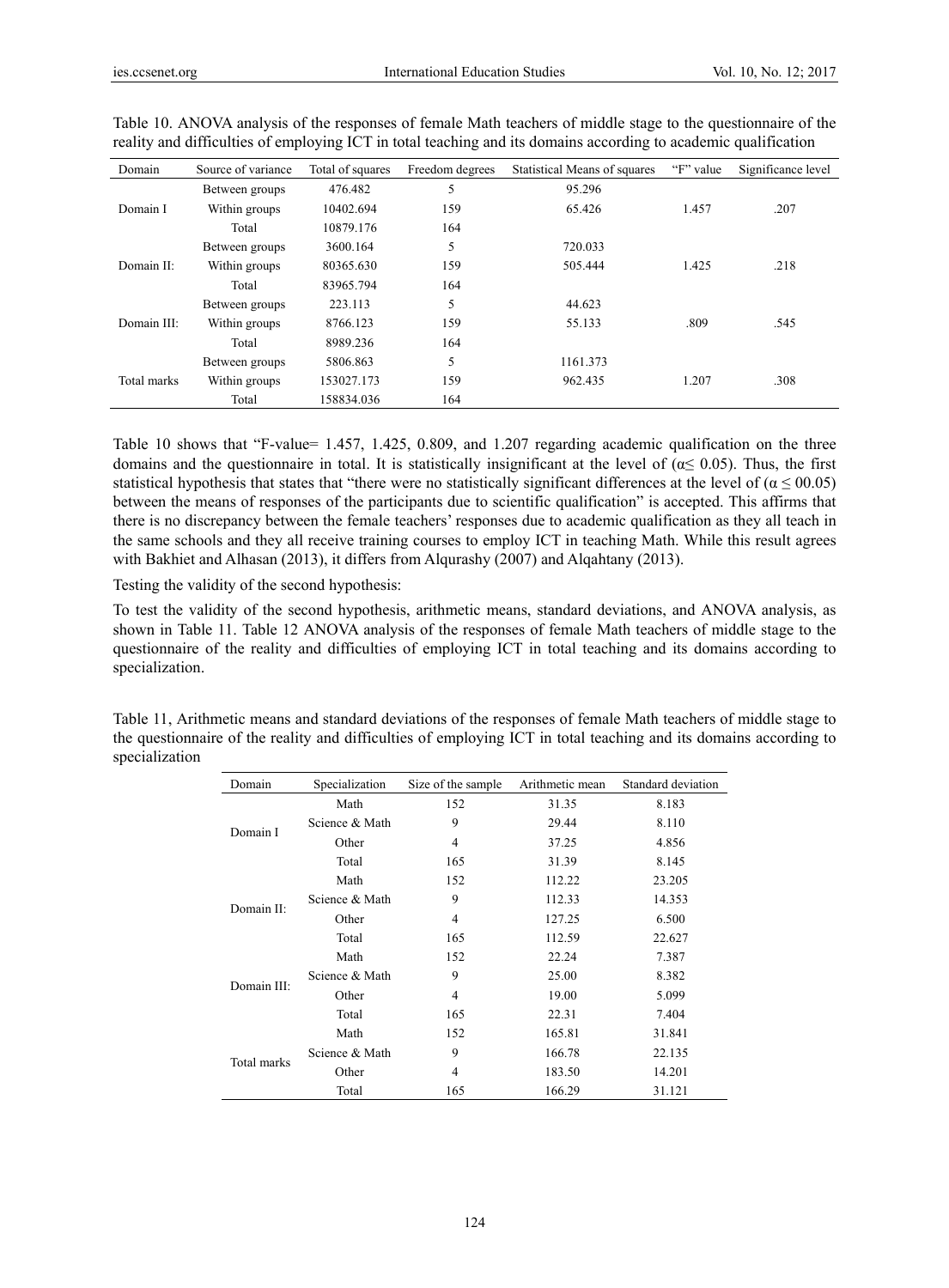| Domain      | Source of variance | Total of squares | Freedom degrees | Statistical Means of squares | "F" value | Significance level |
|-------------|--------------------|------------------|-----------------|------------------------------|-----------|--------------------|
| Domain I    | Between groups     | 171.684          | $\overline{c}$  | 85.842                       |           |                    |
|             | Within groups      | 10707.492        | 162             | 66.096                       | 1.299     | .276               |
|             | Total              | 10879.176        | 164             |                              |           |                    |
|             | Between groups     | 880.649          | 2               | 440.325                      |           |                    |
| Domain II:  | Within groups      | 83085.145        | 162             | 512.871                      | .859      | .426               |
|             | Total              | 83965.794        | 164             |                              |           |                    |
| Domain III: | Between groups     | 109.763          | $\overline{c}$  | 54.881                       |           |                    |
|             | Within groups      | 8879.474         | 162             | 54.812                       | 1.001     | .370               |
|             | Total              | 8989.236         | 164             |                              |           |                    |
| Total marks | Between groups     | 1222.014         | $\overline{c}$  | 611.007                      |           |                    |
|             | Within groups      | 157612.023       | 162             | 972.914                      | .628      | .535               |
|             | Total              | 158834.036       | 164             |                              |           |                    |

Table 12. ANOVA analysis of the responses of female Math teachers of middle stage to the questionnaire of the reality and difficulties of employing ICT in total teaching and its domains according to specialization

Table 12 shows that "F-value= 1.299, 0.859, 1.001, and 0.628 regarding specialization on the three domains and the questionnaire in total. It is statistically insignificant at the level of ( $\alpha \le 0.05$ ). Thus, the second statistical hypothesis that states that "there were no statistically significant differences at the level of ( $\alpha \le 00.05$ ) between the means of responses of the participants due to specialization." is accepted. This affirms that there is no discrepancy between the female teachers' responses due to specialization as they all teach in the same schools and they all receive training courses to employ ICT in teaching Math. Additionally, most of the participants hold the Bachelor degree in Math. Accordingly, they have the same type of preparation, awareness, and skills. To the author's knowledge, there is not a single study that investigated the differences of the sample due to specializations, as conducted in the study.

Testing the validity of the third hypothesis:

To test the validity of the third hypothesis, arithmetic means, standard deviations, and ANOVA analysis, as shown in Table 13. Table 14 ANOVA analysis of the responses of female Math teachers of middle stage to the questionnaire of the reality and difficulties of employing ICT in total teaching and its domains according to years of experience.

Table 13. Arithmetic means and standard deviations of the responses of female Math teachers of middle stage to the questionnaire of the reality and difficulties of employing ICT in total teaching and its domains according to years of experience

| Domain      | Years of experience                                                                                                                                | Size of the sample | Arithmetic mean | Standard deviation |
|-------------|----------------------------------------------------------------------------------------------------------------------------------------------------|--------------------|-----------------|--------------------|
|             | Less than 5 years                                                                                                                                  | 15                 | 33.47           | 5.462              |
|             | From 5 to 10 years                                                                                                                                 | 45                 | 33.58           | 7.563              |
| Domain I    | From 10 to 15 years                                                                                                                                | 25                 | 30.28           | 8.877              |
|             | From 15 to 20 years                                                                                                                                | 56                 | 30.89           | 8.022              |
|             | More than 20 years                                                                                                                                 | 24                 | 28.29           | 9.229              |
|             | Total                                                                                                                                              | 165                | 31.39           | 8.145              |
|             | Less than 5 years                                                                                                                                  | 15                 | 119.33          | 15.305             |
|             | From 5 to 10 years                                                                                                                                 | 45                 | 119.60          | 20.614             |
| Domain II:  | From 10 to 15 years                                                                                                                                | 25                 | 110.64          | 22.331             |
|             | From 15 to 20 years                                                                                                                                | 56                 | 108.04          | 23.353             |
|             | More than 20 years                                                                                                                                 | 24                 | 107.92          | 25.835             |
|             | Total<br>Less than 5 years<br>From 5 to 10 years<br>From 10 to 15 years<br>From 15 to 20 years<br>More than 20 years<br>Total<br>Less than 5 years | 165                | 112.59          | 22.627             |
|             |                                                                                                                                                    | 15                 | 25.33           | 10.168             |
|             |                                                                                                                                                    | 45                 | 22.33           | 6.987              |
| Domain III: |                                                                                                                                                    | 25                 | 22.48           | 6.995              |
|             |                                                                                                                                                    | 56                 | 21.29           | 7.436              |
|             |                                                                                                                                                    | 24                 | 22.58           | 6.527              |
|             |                                                                                                                                                    | 165                | 22.31           | 7.404              |
| Total marks |                                                                                                                                                    | 15                 | 178.13          | 24.721             |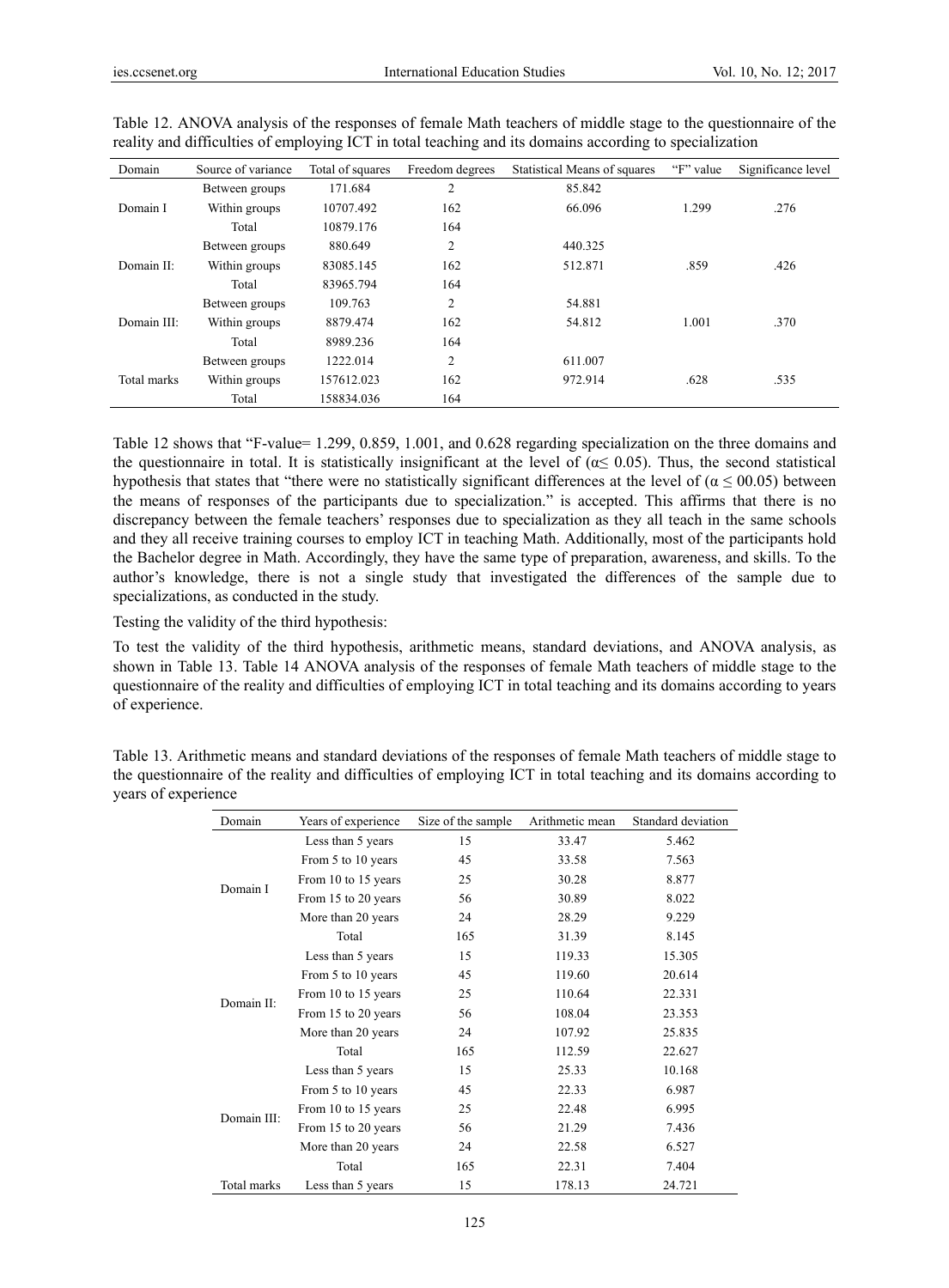| From 5 to 10 years  | 45  | 175.51 | 26.181 |  |
|---------------------|-----|--------|--------|--|
| From 10 to 15 years | 25  | 163.40 | 32.436 |  |
| From 15 to 20 years | 56  | 160.21 | 31.329 |  |
| More than 20 years  | 24  | 158.79 | 36.909 |  |
| Total               | 165 | 166.29 | 31.121 |  |

Table 14. ANOVA analysis of the responses of female Math teachers of middle stage to the questionnaire of the reality and difficulties of employing ICT in total teaching and its domains according to years of experience

| Domain      | Source of variance | Total of squares | Freedom degrees | Statistical Means of squares | "F" value | Significance level |
|-------------|--------------------|------------------|-----------------|------------------------------|-----------|--------------------|
|             | Between groups     | 555.109          | 4               | 138.777                      |           |                    |
| Domain I    | Within groups      | 10324.067        | 160             | 64.525                       | 2.151     | .077               |
|             | Total              | 10879.176        | 164             |                              |           |                    |
|             | Between groups     | 4674.139         | 4               | 1168.535                     |           |                    |
| Domain II:  | Within groups      | 79291.655        | 160             | 495.573                      | 2.358     | .056               |
|             | Total              | 83965.794        | 164             |                              |           |                    |
|             | Between groups     | 198.401          | 4               | 49.600                       |           |                    |
| Domain III: | Within groups      | 8790.835         | 160             | 54.943                       | .903      | .464               |
|             | Total              | 8989.236         | 164             |                              |           |                    |
| Total marks | Between groups     | 9555.672         | 4               | 2388.918                     |           |                    |
|             | Within groups      | 149278.365       | 160             | 932.990                      | 2.560     | .041               |
|             | Total              | 158834.036       | 164             |                              |           |                    |

Table 14 shows that "F-value= 2.151, 2.358, 0.903, and 2.560 regarding years of experience on the three domains and the questionnaire in total. It is statistically insignificant at the level of ( $\alpha \le 0.05$ ). Thus, the third statistical hypothesis that states that "there were no statistically significant differences at the level of ( $\alpha \le 0.05$ ) between the means of responses of the participants due to years of experience." is accepted. At the same time, it was refused at the level of the total questionnaire. This affirms that there is no discrepancy between the responses of female teachers due to years of experience on each domain. Howevere, there is discrepancy at the level of the total questionnaire.

To define the source of difference, Turkey test was used. Table () Results of Turkey test of the resources of differences between the means of female Math teachers of middle stage's responses to the total questionnaire.

| (I) Years of experience | (J) Years of experience | Differences between means (I-J) | Significance level |
|-------------------------|-------------------------|---------------------------------|--------------------|
|                         | From 5 to 10 years      | 2.622                           | .774               |
|                         | From 10 to 15 years     | 14.733                          | .142               |
| Less than 5 years       | From 15 to 20 years     | 17.919*                         | .045               |
|                         | More than 20 years      | 19.342                          | .056               |
|                         | Less than 5 years       | $-2.622-$                       | .774               |
|                         | From 10 to 15 years     | 12.111                          | .114               |
| From 5 to 10 years      | From 15 to 20 years     | 15.297*                         | .013               |
|                         | More than 20 years      | 16.719*                         | .032               |
|                         | Less than 5 years       | $-14.733-$                      | .142               |
|                         | From 5 to 10 years      | $-12.111-$                      | .114               |
| From 10 to 15 years     | From 15 to 20 years     | 3.186                           | .665               |
|                         | More than 20 years      | 4.608                           | .598               |
|                         | Less than 5 years       | $-17.919 -$ *                   | .045               |
|                         | From 5 to 10 years      | $-15.297 -$                     | .013               |
| From 15 to 20 years     | From 10 to 15 years     | $-3.186-$                       | .665               |
|                         | More than 20 years      | 1.423                           | .849               |
|                         | Less than 5 years       | $-19.342-$                      | .056               |
| More than 20 years      | From 5 to 10 years      | $-16.719-$                      | .032               |
|                         | From 10 to 15 years     | $-4.608-$                       | .598               |

Table 15. Turkey test of the resources of differences between the means of female Math teachers of middle stage's responses to the total questionnaire according to years of experience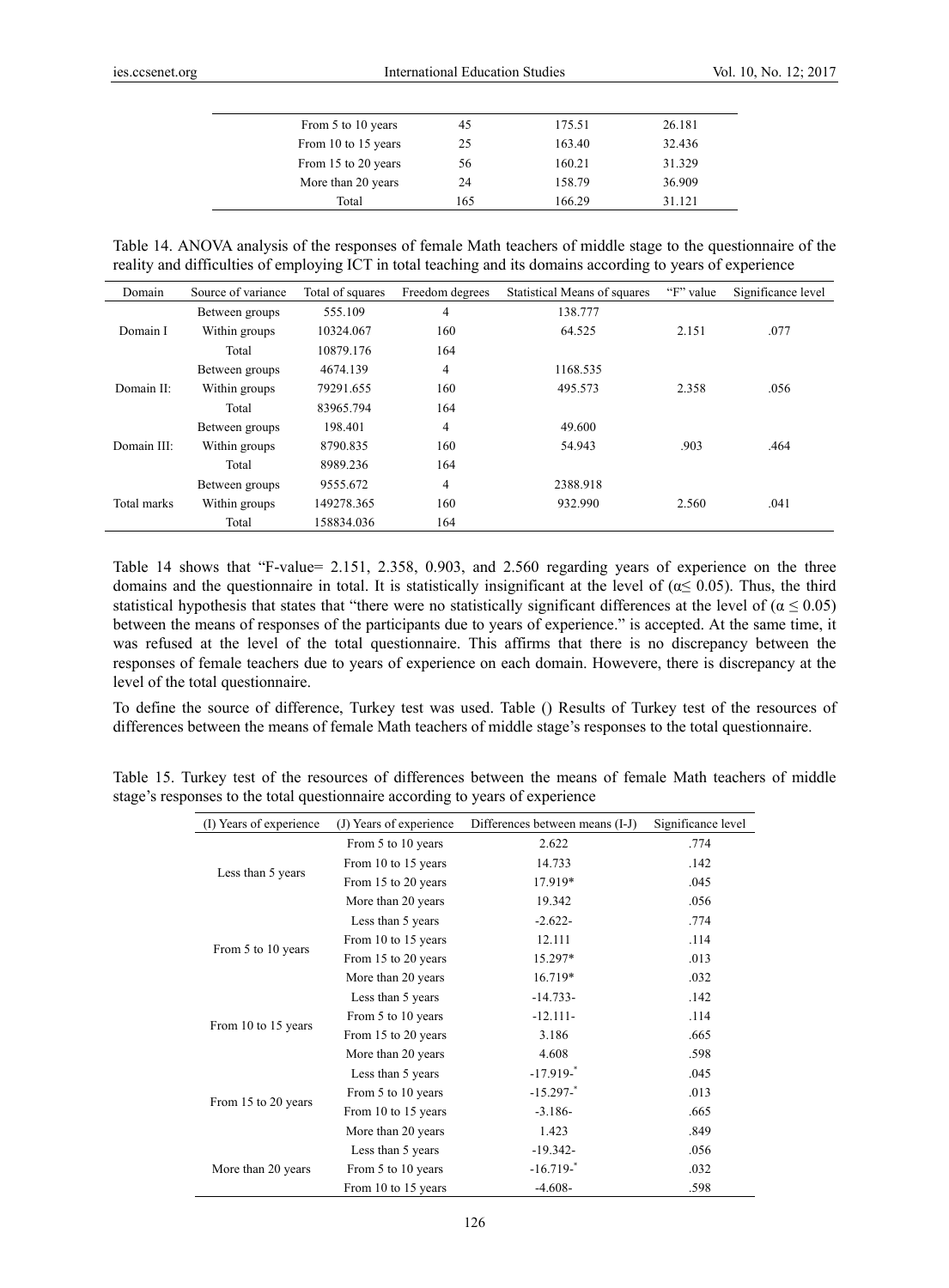From 15 to 20 years -1.423- .849

Table 15 shows that the source of differences between the means of female teachers' responses to years of experience on 1-5 years and 15-20 years favored 1-5 years. In addition, the source of differences of the female teachers' responses on years of experience on 5-10 years, 15-20 years, and more than 20 years favored 5-10 years. This may be attributed to the fact that those with less experience were fresh ones that they were trained on convoying modern technology. This was positively reflected on their awareness and the skills of employing ICT in Math teaching. While this result agrees with Alqurashy (2007), Alqahtany (2015), and Olimat (2014), it differs from Elzebyani (2007) and Alrajeh and Elzain (2015).

#### **12. Recommendations and Suggestions**

- 1) Defining the training needs of teachers in ICT and considering their opinions and suggestions when designing and implementing the programs and training workshops (Albaqaly, 2011).
- 2) Providing help and support to teachers to overcome the difficulties that limit their ability of using and effectively employing ICT in education (Albaqaly, 2011).
- 3) Establishing a technological infrastructure in schools to help teachers merge ICT with the skills of the classroom teaching situation as it contributes to increasing its employment in teaching (Elomary & Elomary, 2008).
- 4) Developing Math curricula in all stages of public education according to the employment of ICT.
- 5) Conducting further studies that tackle new variables, e.g. the attitudes of teachers towards employing ICT in teaching.
- 6) Conducting further studies that provide a proposal of employing ICT in Math teaching.
- 7) Reconducting the current study on the female teachers of the primary and secondary teachers and female educational supervisors.
- 8) Conducting studies on the effectiveness of employing ICT in developing dependent variables including achievement, thinking and its different fields, retaining learning, attitude, self-concept, and learning motivation.

#### **References**

Abuzaina, F. K., & Ababna, A. Y. (2007). *Curricula of teaching Math to the first grades*. Amman: Dar Almasera.

- Albaqaly, A. A. (2011). The reality of using information and communication technology in the classroom teaching in Bahrain: A field study in the public schools in Bahrain. *Journal of the Faculty of Arts-Benha University, Egypt*, *26*.
- Alhamran, M. (2006). *A field study of the reality of information and communication technology in the exploratory schools in Jordan* (Unpublished Ph.D. dissertation). The University of Jordan.
- Aljarah, A. A., & Elajloni, K.I. (2012). The degree of using information and communication technology by kindergarten female teachers in Oman and its obstacles. *Journal of Educational & Psychological Sciences-Bahrain*, *13*(1).
- Alqahtany, A. A. (2013). The reality of exploiting technological innovations in teaching the Mathematics of the developed curricula from the perspective of teachers and educational supervisors in Tabuk educational directorate. *The International Specialized Educational Journal*, *2*(5).
- Alqurashy, W. S. (2007). *The reality of using the computer, world wide web and Internet in teaching Mathematics to the first middle grade in Al-Taief* (Unpublished MA. thesis). Umm Al-Qura University.
- Alrajeh, N. M., & Elzain, H. B. (2015). The reality of digital technologies in supporting the professional development of female Math teachers. *Arab Studies in Education and Psychology-Saudi*, 64.
- Arab Bureau of Education for the Gulf states (n.d.). *Criteria of education technology among students, teachers, and principals*.
- Ayas, C. (2006). An examination of the relationship between the Integration of technology into social studies and constructivist pedagogies. *The Turkish Online Journal of Educational Technology–TOJET*, *5*(1).
- Azazy, F. M. (2010). A proposal to activate the role of general secondary education using information and technology education. *Proceedings of the 5th International Conference (The Future of Reforming Arab*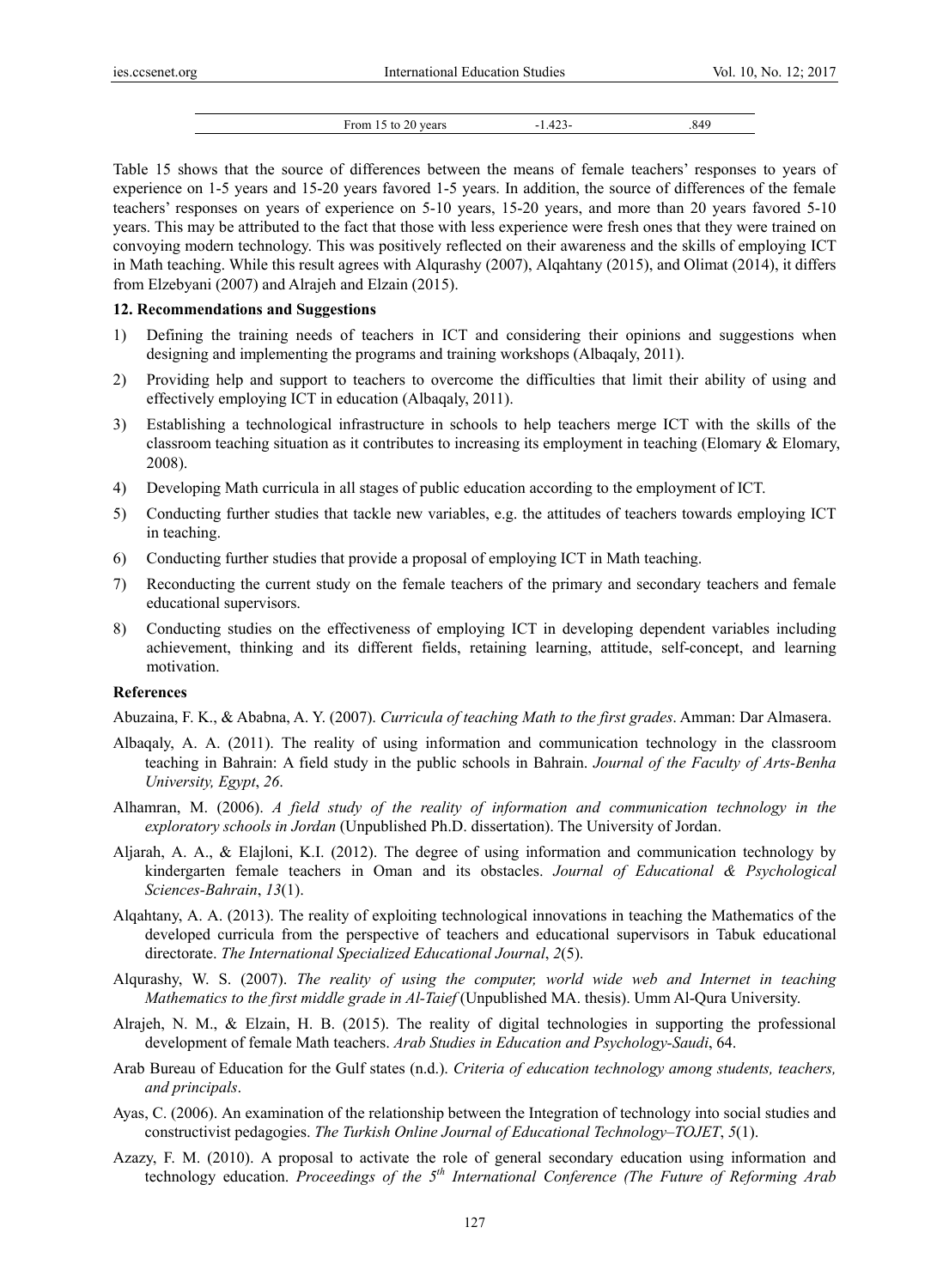*Education to Knowledge Community: Experience, Criteria and Perspectives), Cairo*.

- Bakhiet, S. F., & Alhasan, Z. A. (2013). The reality of information and communication technology in the schools of the gifted. *Proceedings from the 10th Arab Scientific Conference on Taking Care of the Gifted and High Achievers "Standards and Indicators of Excellence: Educational Reformation and Taking Care of the Gifted and High Achievers", The Arab Council of the Gifted and High Achievers, Jordan*.
- Bate, F. (2010). A bridge too far? explaining beginning teachers' use of ICT in Australian schools, *Australasian Journal of Educational Technology*, *26*(7).
- Bebell, D., Russell, M., & O'Dwyer, L. (2004). Measuring teachers' technology uses: Why multiple measures are more revealing. *Journal of Research on Technology in Education*, *37*(1). https://doi.org/10.1080/15391523.2004.10782425
- Bindu, C.N. (2017). Attitude towards, and awareness of using ICT in Classrooms: A case of expatriate Indian teachers in UAE. *Journal of Education and Practice*, *8*(1)*.*
- Buabeng-Andoh, C. (2012). Factors influencing teachers' adoption and integration of information and communication technology into teaching: A review of the literature. *International Journal of Education and Development Using Information and Communication Technology*, *8*(1).
- Casey, J. (2008). Students "power down" for school: Technology left behind. *Reading Today*, (July)*.*
- Copriad, J. (2014). Self- motivation as a mediator for teachers' readiness in applying ICT in teaching and learning. *The Turkish Online Journal of Educational Technology*, *13*(4).
- Dakich, E., Vale, C., Thalathoti, V. & Cherednichenko, B. (2008). Factors influencing teachers' ICT literacy: A snapshot from Australia. In J. Luca, & E. Weippl (Eds.), *Proceedings of Edmedia: World Conference on Educational Media and Technology 2008*. Association for the Advancement of Computing in Education (AACE). Retrieved From https://Www.Learntechlib.Org/Noaccess/28895
- Daniel, J. (2002). *Information and communication technology in education*. UNESCO.
- Elhemealy, Y. J. (2005). *The reality of using the computer in the public sector in Saudi Arabia "obstacles & solutions"*. Riyadh: Public Administration Institute.
- Eljahemy, A. (2010). Evaluation of the (developed) book of Fiqh for the third secondary stage according to the contemporary criteria of school book. *Message of the Arabian Gulf*, *31*(116).
- Elnaeby, S. A. (2010). The reality and obstacles of using information and communication technology in a sample of the internal area school teachers in Oman. *Journal of Educational & Psychological Sciences*, *11*(3).
- Elomary, A., & Elomary, K. (2008). The reality of adopting information and communication technology in the classroom educational situation skills in the three primary grads in Arbad from the perspective of teachers. *Journal of University for Research & Scientific Studies (Arts & Humantities Series), Syria*, *30*(1).
- Elomary, R., & Anaqra, F. (2011). The effectiveness of e-learning in the exploratory schools from the perspective of their principals in Jordan. *Culture & Development-Egypt*, *11*(45).
- Elrawabda, M. A. (2002). *The impact of using the educational packages in teaching the recitation of the Holy Qur'an* (Unpublished MA. thesis). Al Albayt University.
- Elsalamey, A. A. (2002). *Information technology* (2nd ed.). Amman: Dar Almanahej for Publishing & Distribution.
- Elzahrany, A.A. (2005). *The reality of using the computer and Internet in teaching Mathematics to the secondary stage from the perspective of teachers and educational supervisors* (Unpublished MA. thesis). Umm Al-Qura University.
- Elzayd, A.M. (1990). *Education in Saudi Arabia: A different model* (4th ed.). Jeddah: Saudi Publishing House for Publishing and Distribution.
- Elzebyani, A. A. (2007). *The reality of contemporary technologies in teaching mathematics to the middle stage from the perspective of teachers* (Unpublished MA. thesis). Umm Al-Qura University.
- Fadl, A. M., & Elrewy, Y. H. (2003). *The reality of information and communication technology in the Yemeni Universities*. Arab Forum on International Standards for Universities, The Arab Administrative Development Organization, Yemen*.*
- Gebremedhin, M. A., & Fenta, A. A. (2015). Assessing teachers' perception on integrating ICT in